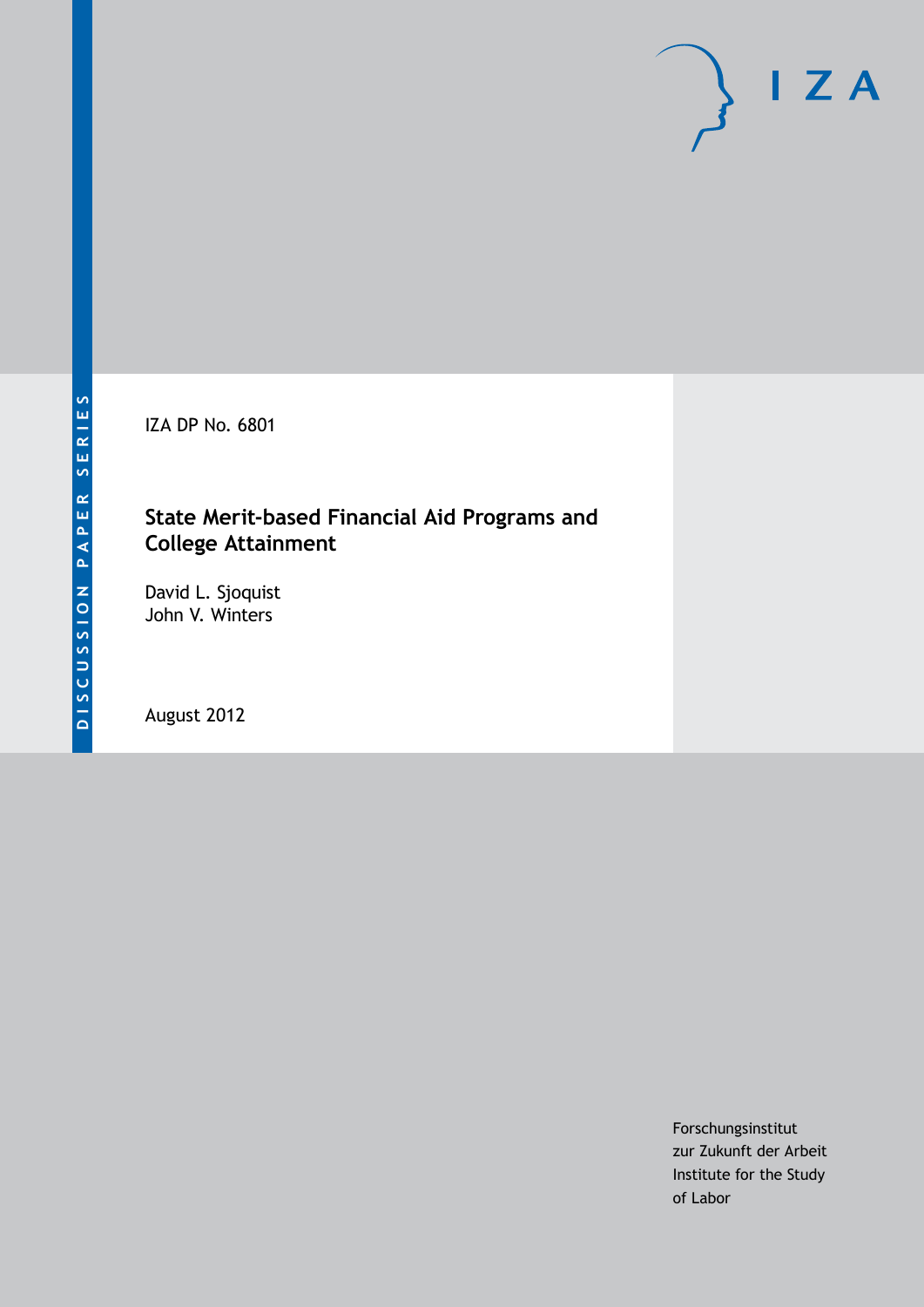# **State Merit-based Financial Aid Programs and College Attainment**

# **David L. Sjoquist**

*Georgia State University*

### **John V. Winters**

*University of Cincinnati and IZA*

Discussion Paper No. 6801 August 2012

IZA

P.O. Box 7240 53072 Bonn Germany

Phone: +49-228-3894-0 Fax: +49-228-3894-180 E-mail: [iza@iza.org](mailto:iza@iza.org)

Any opinions expressed here are those of the author(s) and not those of IZA. Research published in this series may include views on policy, but the institute itself takes no institutional policy positions.

The Institute for the Study of Labor (IZA) in Bonn is a local and virtual international research center and a place of communication between science, politics and business. IZA is an independent nonprofit organization supported by Deutsche Post Foundation. The center is associated with the University of Bonn and offers a stimulating research environment through its international network, workshops and conferences, data service, project support, research visits and doctoral program. IZA engages in (i) original and internationally competitive research in all fields of labor economics, (ii) development of policy concepts, and (iii) dissemination of research results and concepts to the interested public.

<span id="page-1-0"></span>IZA Discussion Papers often represent preliminary work and are circulated to encourage discussion. Citation of such a paper should account for its provisional character. A revised version may be available directly from the author.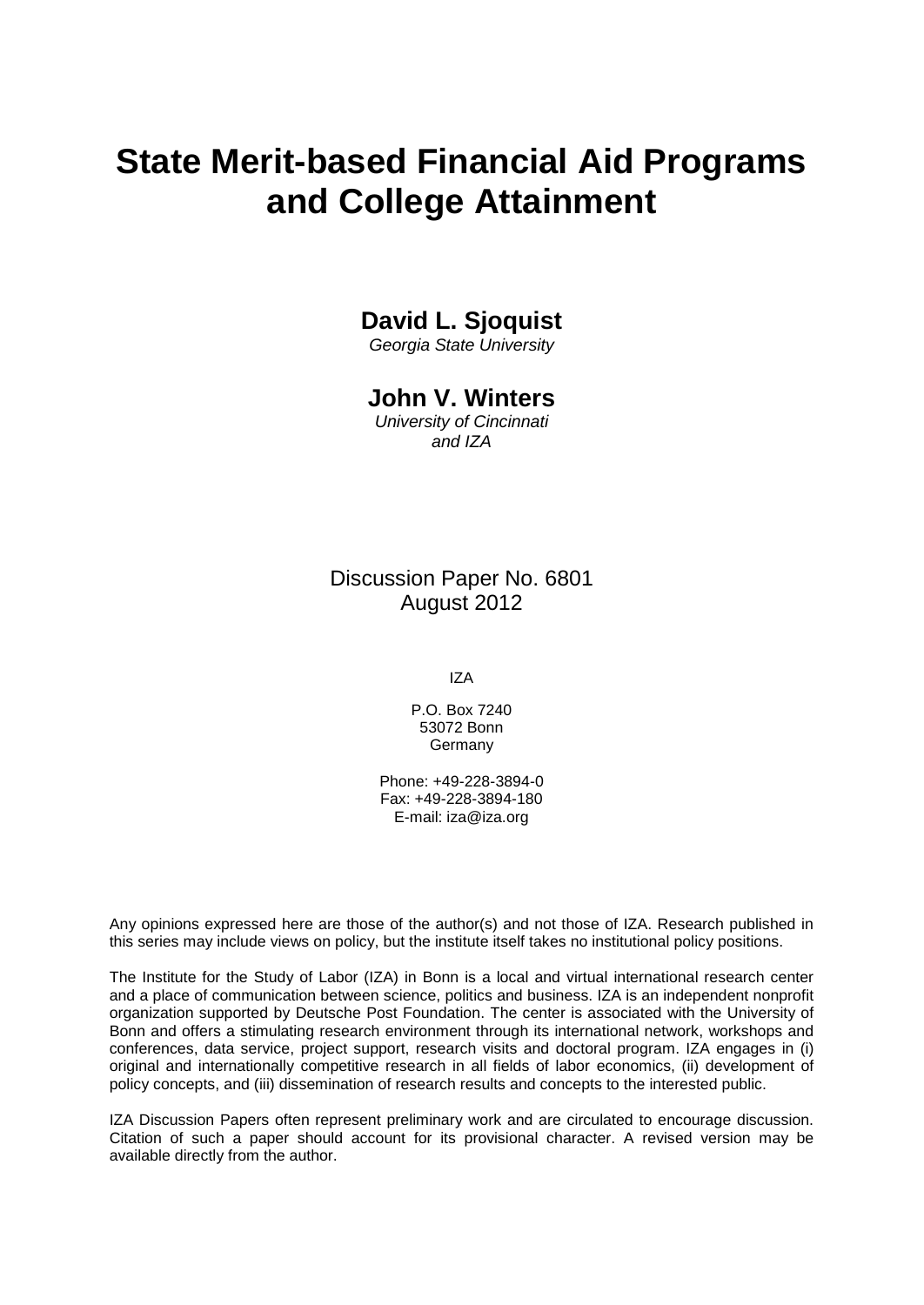IZA Discussion Paper No. 6801 August 2012

# **ABSTRACT**

# **State Merit-based Financial Aid Programs and College Attainment[\\*](#page-1-0)**

We examine the effects of recently adopted state merit-based financial aid programs on college attendance and degree completion. Our primary analysis uses microdata from the 2000 Census and 2001-2010 American Community Survey to estimate the effects of merit programs on educational outcomes for 25 merit aid adopting states. We also utilize administrative data for the University System of Georgia to look more in depth at the effects of the HOPE Scholarship on degree completion in Georgia. We find strong consistent evidence that state merit aid programs have no meaningfully positive effect on college completion. Coefficient estimates for our preferred specifications are small and statistically insignificant. State merit aid programs do not appear to increase the percentage of young people with a college education.

JEL Classification: H75, I23, J24

Keywords: merit aid, HOPE, college attainment, degree completion, higher education

Corresponding author:

John V. Winters University of Cincinnati Department of Economics PO Box 210371 Cincinnati, OH 45221-0371 USA E-mail: [winterjh@uc.edu](mailto:winterjh@uc.edu)

We thank Rob Watts, Lakshmi Pandey, Charles Zachary and Nancy Snyder for their help. Some of the data used in this article are proprietary and cannot be made publicly available.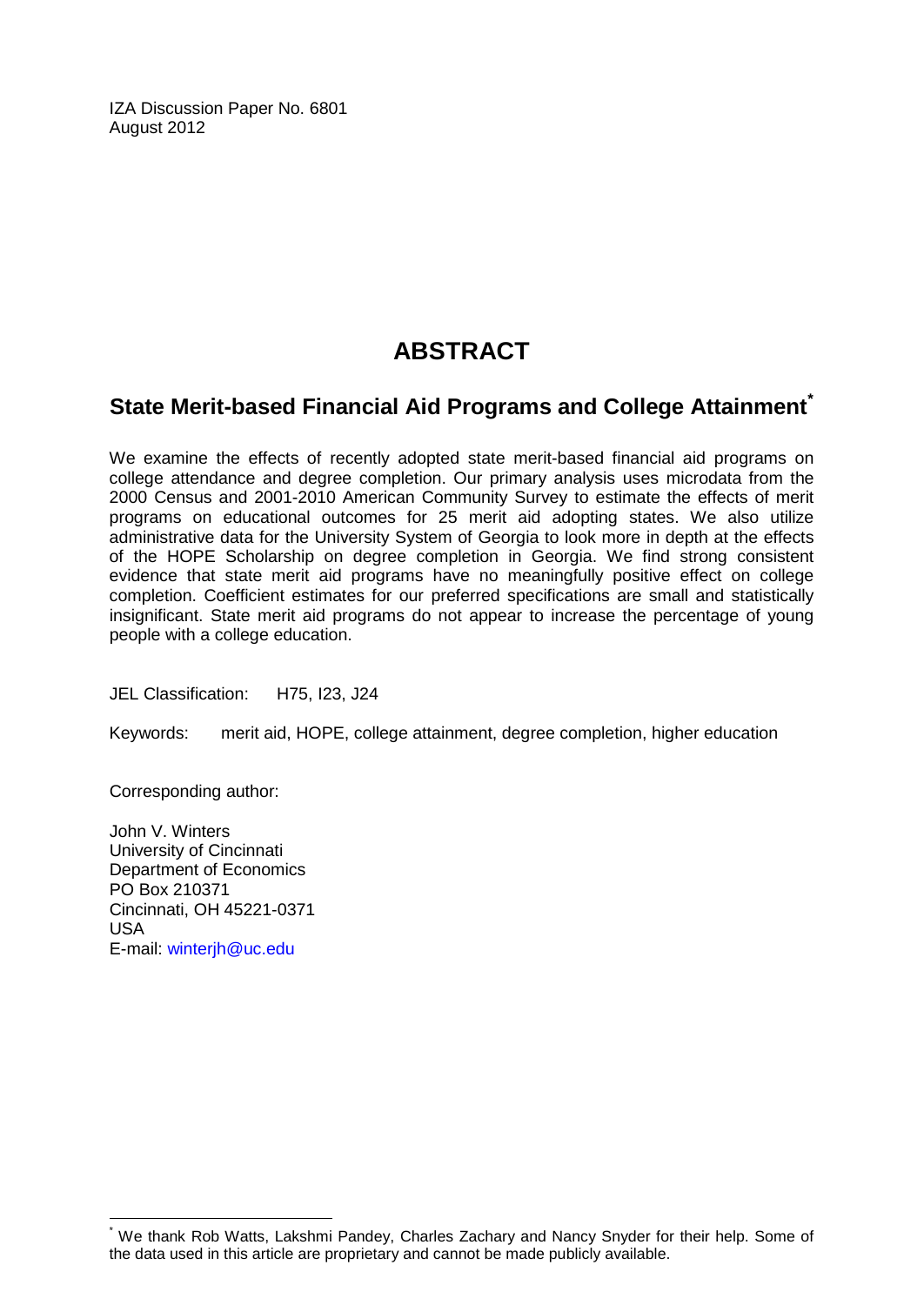#### **I. Introduction**

College graduation rates have become a national concern and increasing the completion rate is now a national policy target (Resmovits 2012). The 6-year graduation rate for students seeking a bachelor degree was 58.3 percent for the 2004 freshmen cohort, up from 55.4 percent for the 1996 cohort (National Center for Education Statistics  $2012$ ).<sup>1</sup> The interest in increasing the college completion rate and our lack of understanding of what matters has spurred research that attempts to identify causal factors that drive completion or attrition rates; see Melguizo (2011) for a review of this literature. While we do not fully understand what policies improve the attainment rate (Dynarski 2002), one factor that has been investigated is financial aid. Financial aid is expected to increase college completion rates because it lowers the costs of college for students and their families. Financial aid also reduces the need to work while in school, thereby allowing more time for course work, which is expected to increase college performance and perhaps college completion. Goldrick-Rab, Harris, and Trostel (2009) provide an extensive review of the literature of the effects of student aid and note the lack of research that measures causal effects of financial aid.

Increasingly, states have turned to merit-based aid programs, one objective of which is to increase college completion rates. We identified 25 states that implemented a merit-based student aid program between 1991 and 2004 (see Table 1), although the characteristics of these programs differ substantially.<sup>2</sup> After reviewing the details of all of these programs, we identified 9 programs as being of relatively more significant as measured by the eligibility criteria, the number of students in the program, and the size of the award.

 1 Scott-Clayton (2011) calculates a much smaller graduation rate.

 $2$  There are discrepancies in how various authors classify scholarship programs. We used various sources to develop our list; see the sources listed in Table 1.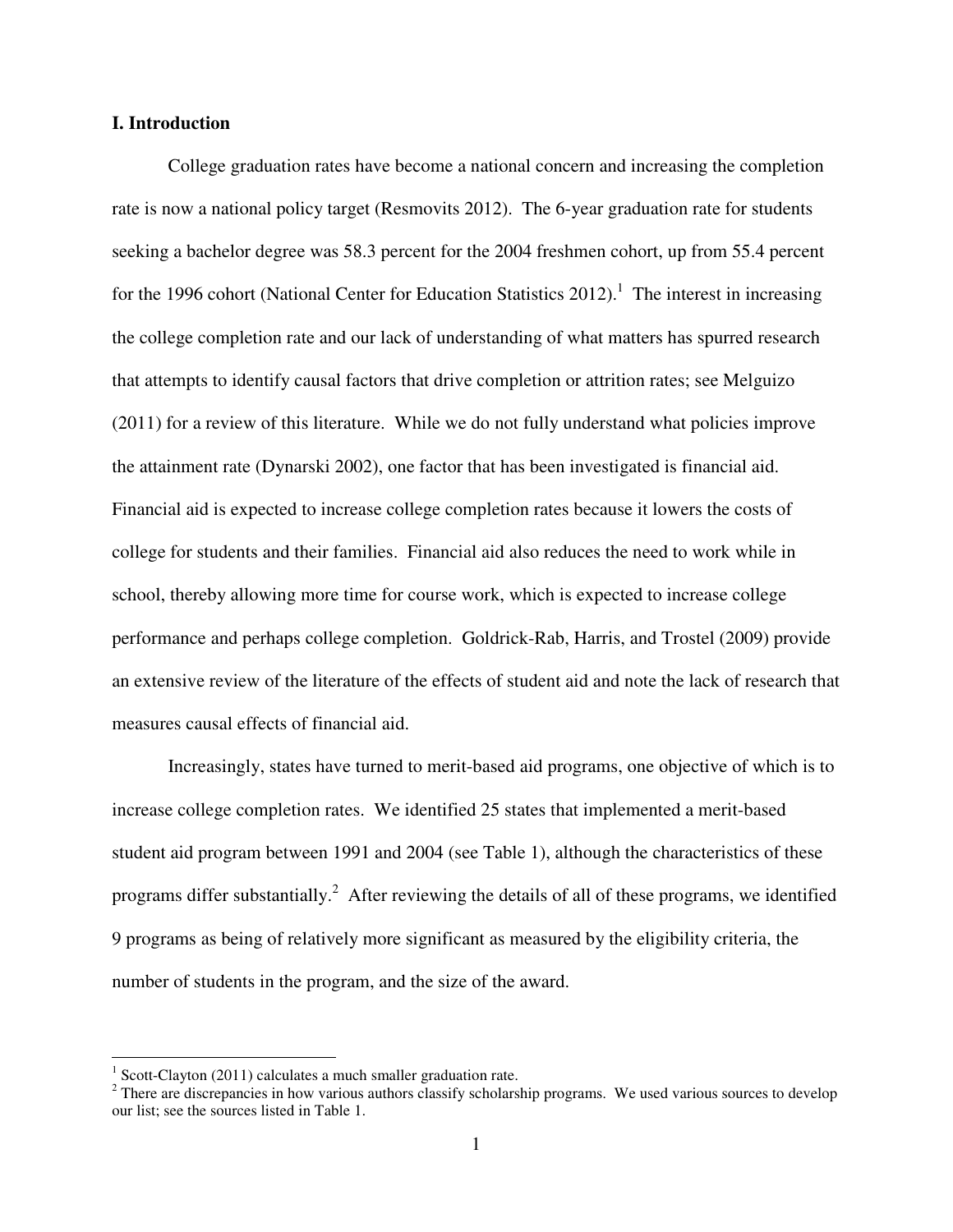While merit-based aid could improve college performance, it is not clear whether merit aid will increase the probability of graduating, or graduating within 4 years. For example, Cornwell, Lee, and Mustard (2005) find that HOPE students at the University of Georgia reduced course taking, presumably to be able to spend more time on their courses or to delay losing HOPE.<sup>3</sup> The requirement that a student maintain a minimum college GPA to retain eligibility provides an incentive to meet this performance standard. But that does not necessarily translate into a higher probability of graduating, or graduating within 4 years. Some merit aid programs require students to enroll full time or limit the number of semesters that a student can be eligible. These requirements do provide an incentive to graduate sooner, however they do not provide a direct incentive to actually graduate. While authors such as Titus (2006) find that financial aid positively affects student performance, scholarships provided to high quality meriteligible students may have no marginal effect on their completion rates if they were very likely to graduate anyway.<sup>4</sup> Furthermore, fairly stringent renewal requirements cause many marginal recipients to lose merit scholarships after their first or second year of college, limiting the effects on their graduation rates. Some students may be enticed by a merit scholarship to enroll in college but drop out after losing the scholarship.

Research on the effects of merit-based aid on college completion rates is quite limited.<sup>5</sup> The five papers we identified consider merit-based student aid programs in just four states.

 $\overline{a}$ 

 $3$  The eligibility decision is first made after 30 credit hours are completed, so a student could take 29 credit hours during the first two semesters and then another 15 before the GPA is calculated.

<sup>&</sup>lt;sup>4</sup> Merit aid programs have also been found to alter the composition of the student body (Dynarski 2004; and Cornwell, Mustard and Sridhar 2006). As a result, a merit aid program could increase the graduation rate at in-state institutions if the program attracted additional high quality students who are more likely to graduate, or reduce the graduation rate if marginal (but still merit aid eligible) students enroll in more demanding public colleges. Our interest, however, is in whether merit programs affect the likelihood an individual graduates from college and not in where they graduate from college.

<sup>&</sup>lt;sup>5</sup> There is, however, a more developed literature estimating the effects of state merit aid programs on college enrollment including Dynarski (2000, 2004); Cornwell et al. (2006); Singell, Waddell and Curs (2006); Goodman (2008); Orsuwan and Heck (2009); Farrell and Kienzl, (2009); Zhang and Ness (2010); Winters (2012); and Hawley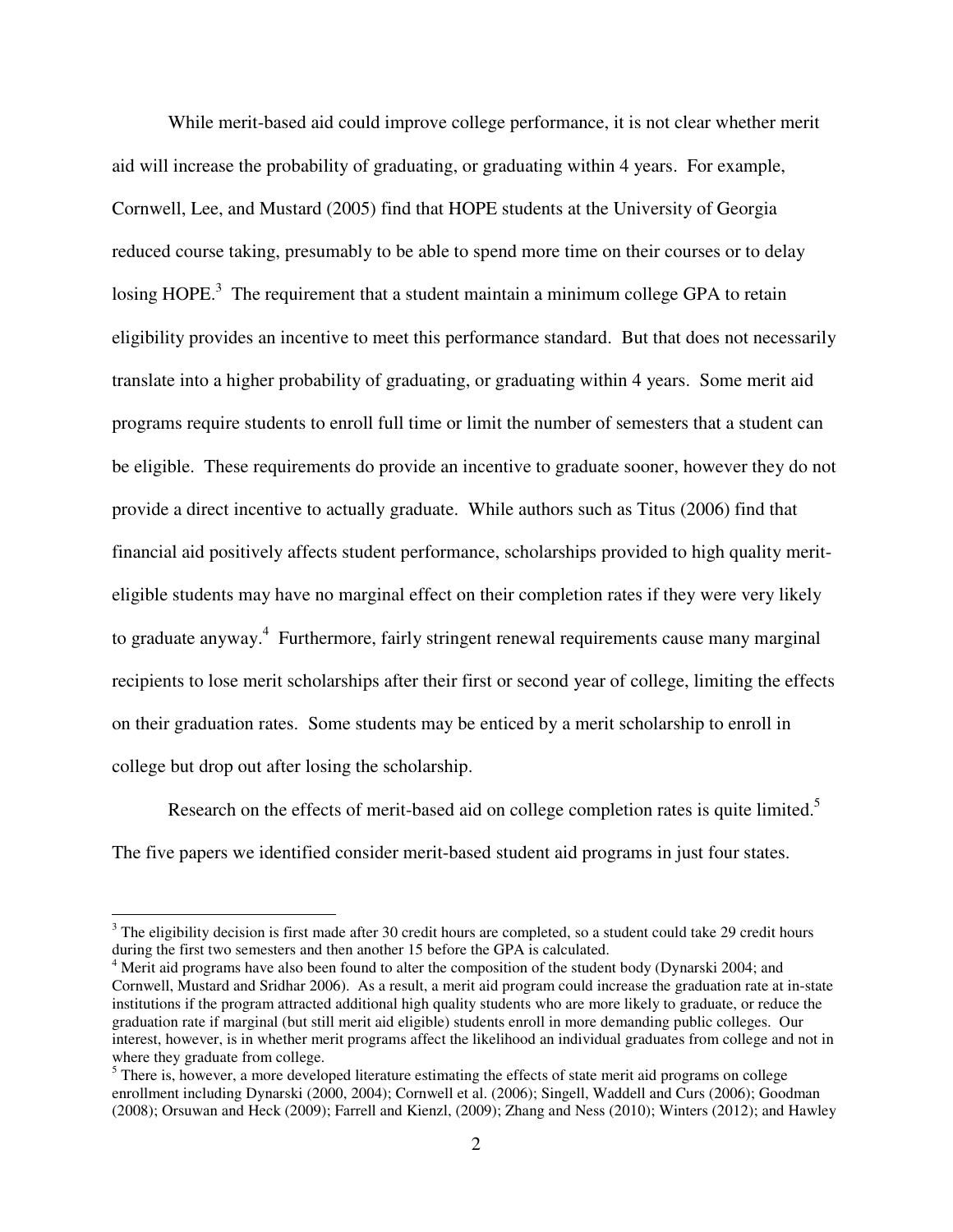Three of these find positive and statistically significant effects, but the other two do not. Two of the papers rely on 2000 Census data to measure the effect of the merit aid programs in Arkansas and Georgia (Dynarski 2008 and Sjoquist and Winters 2012a) and three use state agency data to explore the effects of programs in Georgia (Henry, Rubenstein, and Bugler (HRB) 2004), West Virginia (Scott-Clayton 2011), and Tennessee (Bruce and Carruthers 2011). Dynarski finds a positive and statistically significant effect on the graduation rate, while Sjoquist and Winters do not. HRB and Scott-Clayton find a positive effect while Bruce and Carruthers find no effect.

In this paper we first employ an approach similar to that used by Dynarski (2008) and Sjoquist and Winters (2012a) but consider all 25 states that we identified as having adopted merit-based aid programs between 1991 and 2004. Our second approach uses agency data for Georgia to revisit HRB's findings and to contrast the results for Georgia with those for West Virginia and Tennessee. Our second approach uses a cohort analysis similar to Scott-Clayton (2011) and Bruce and Carruthers (2011).

Dynarski (2008) treats the adoption of merit aid programs as natural experiments. Her treatment group consists of students who finished high school in Arkansas and Georgia after the programs were adopted, while the comparison group consists of students in states that did not have merit aid programs. Since she does not know who received merit aid, she measures treatment by whether the student would have been exposed to a merit-based aid program while in high school. She uses the 1% PUMS file from the 2000 Census of Population and finds that the merit-based aid programs had a positive and statistically significant effect on college degree completion of about three percentage points. Sjoquist and Winters (2012a) revisited Dynarski (2008). Employing the same procedures as Dynarski but using the 5% PUMS they obtain much

<u>.</u>

and Rork (2012). This literature typically finds a significantly positive effect on the probability of attending college in-state but inconsistent effects on the overall probability of attending college.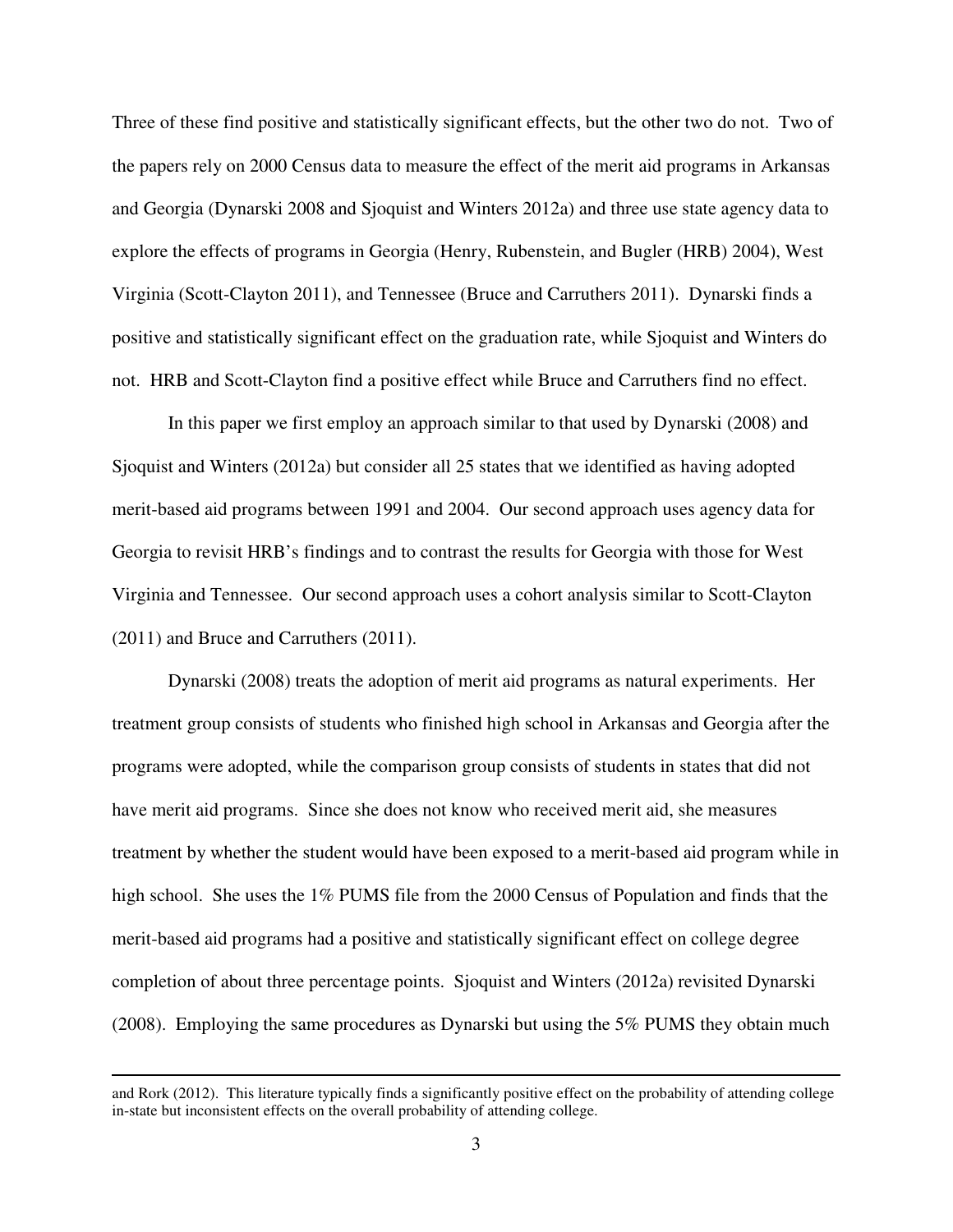smaller coefficients. Furthermore, using more appropriate inference procedures for clustering, coefficient estimates for both the 1% and 5% PUMS are no longer statistically significant.

HRB (2004) explore the effect of Georgia's HOPE program on several academic outcomes, including graduation. Their treatment group consisted of 1,915 HOPE recipients who graduated high school in 1995 and whose overall high school GPAs were close to 3.0. The 1,915 HOPE recipients were matched with a group of non-HOPE recipients who had the same core course GPA and who made the same initial choice of type of higher education institution (research universities; regional universities; 4-year colleges; 2-year colleges). <sup>6</sup> HRB estimate separate logistic regressions for students at 2-year and 4-year colleges, where the dependent variable is whether the student accumulated sufficient credit hours to graduate between 1995 and fall of 1999. They find that the odds of graduating within four years from a 2-year college is almost twice as high for HOPE recipients, while it is 72 percent greater at 4-year colleges.

Scott-Clayton (2011) uses student-level data to explore the effect of West Virginia's PROMISE program on several academic outcomes, including graduation. Eligibility for the PROMISE program requires a 3.0 high school GPA both overall and for core courses as well as at least a 21 on the ACT (or 1000 on the SAT). Students must maintain a 3.0 GPA in college and take a full course load to remain eligible. She has data on four cohorts of students entering a public college in West Virginia between fall 2000 and fall 2003, and is able to track the students for 5 years post-matriculation. Scott-Clayton uses two empirical approaches, a fuzzy regression discontinuity design using ACT test score as the basis for the discontinuity, and a preand post-PROMISE cohort analysis. For the regression discontinuity design she finds that

 $\overline{a}$ 

<sup>&</sup>lt;sup>6</sup> HOPE eligibility at that time was determined by a student's overall high school GPA. However, a student GPA for core courses was also calculated.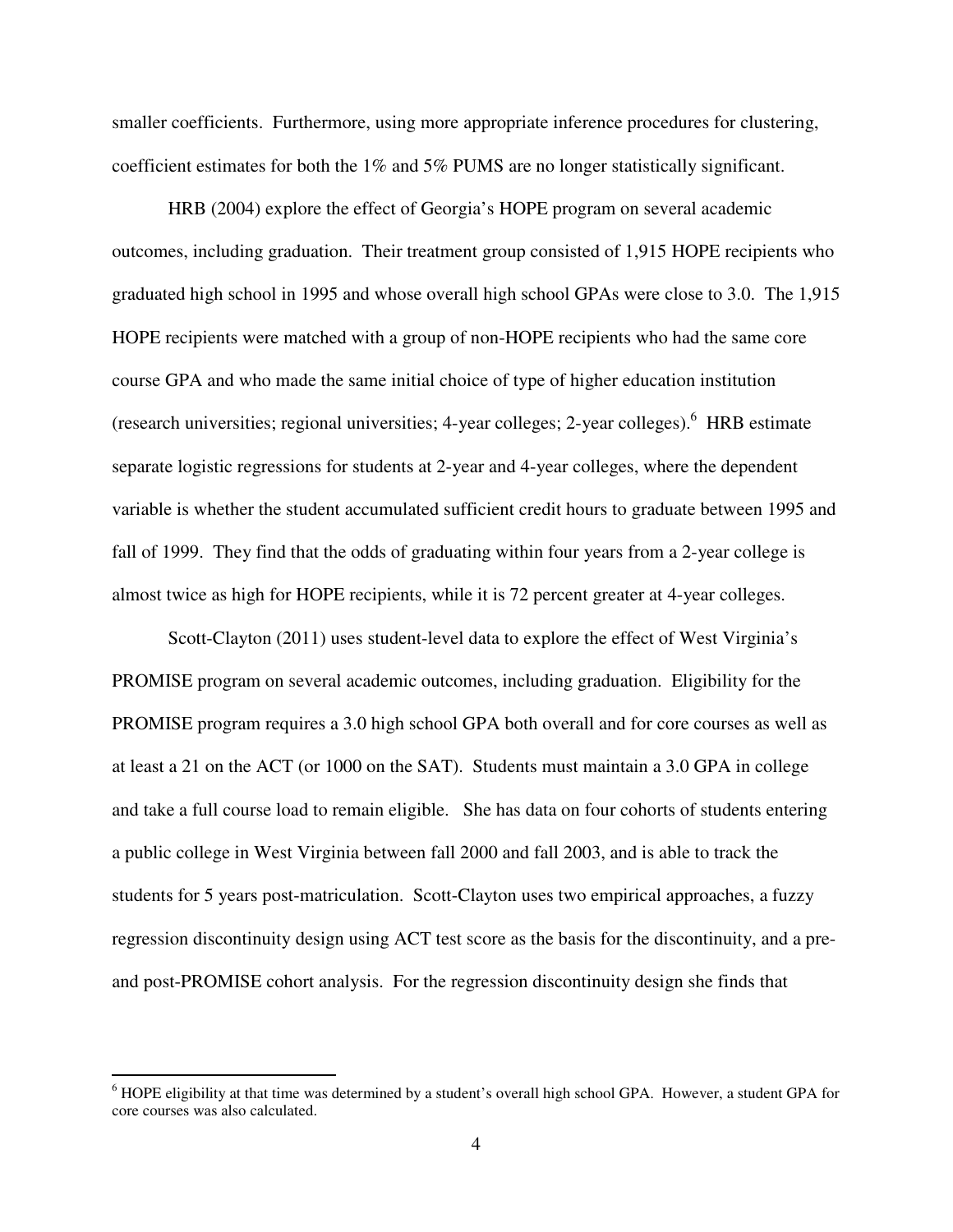PROMISE increased the 4-year graduation rate by 9.4 percentage points and the 5-year rate by 4.5 percentage points. The cohort analysis results in somewhat smaller effects.

Bruce and Carruthers (2011) use student-level data to explore the effect of Tennessee's HOPE Scholarship program on several academic outcomes, including graduation. Eligibility for the Tennessee aid program requires an overall high school GPA of 3.0 or ACT score of 21 or more (or a 980 SAT score or higher). Students must maintain a 2.75 college GPA after 24 and 48 attempted hours and 3.0 after 72 and 96 attempted hours. They have four cohorts (2005- 2008) of students who enrolled in a Tennessee public four-year college or university, and are able to track students through the 2008-09 school year. Thus, they can determine the four-year graduation rate for just one cohort. Bruce and Carruthers use two empirical approaches, a fuzzy regression discontinuity design and a difference-in-difference approach. For the RD design, they use first time ACT score as an instrument to estimate the probability of obtaining HOPE Scholarship. For the difference-in-difference model they use data for all students entering in 2002-03, i.e. before HOPE, and 2005-06 through 2008-09. For both approaches they find that HOPE had no effect on the probability of graduating within 4 years.

As noted above we utilize two different approaches to examine the effects of state meritbased aid programs on the probability of college completion. Our first approach follows Dynarski (2008) and Sjoquist and Winters (2012a) [jointly referenced as DSW]. There are several limitations with the analyses in DSW. First, having only two states with policy changes resulted in relatively noisy estimates, which partially explains the observed differences in the measured effect when using the 1% PUMS versus the 5% PUMS. Additionally, Arkansas' program had a significant income cap for eligibility that limited the number of recipients and the potential effects of the program. Georgia also had income caps during the first two years but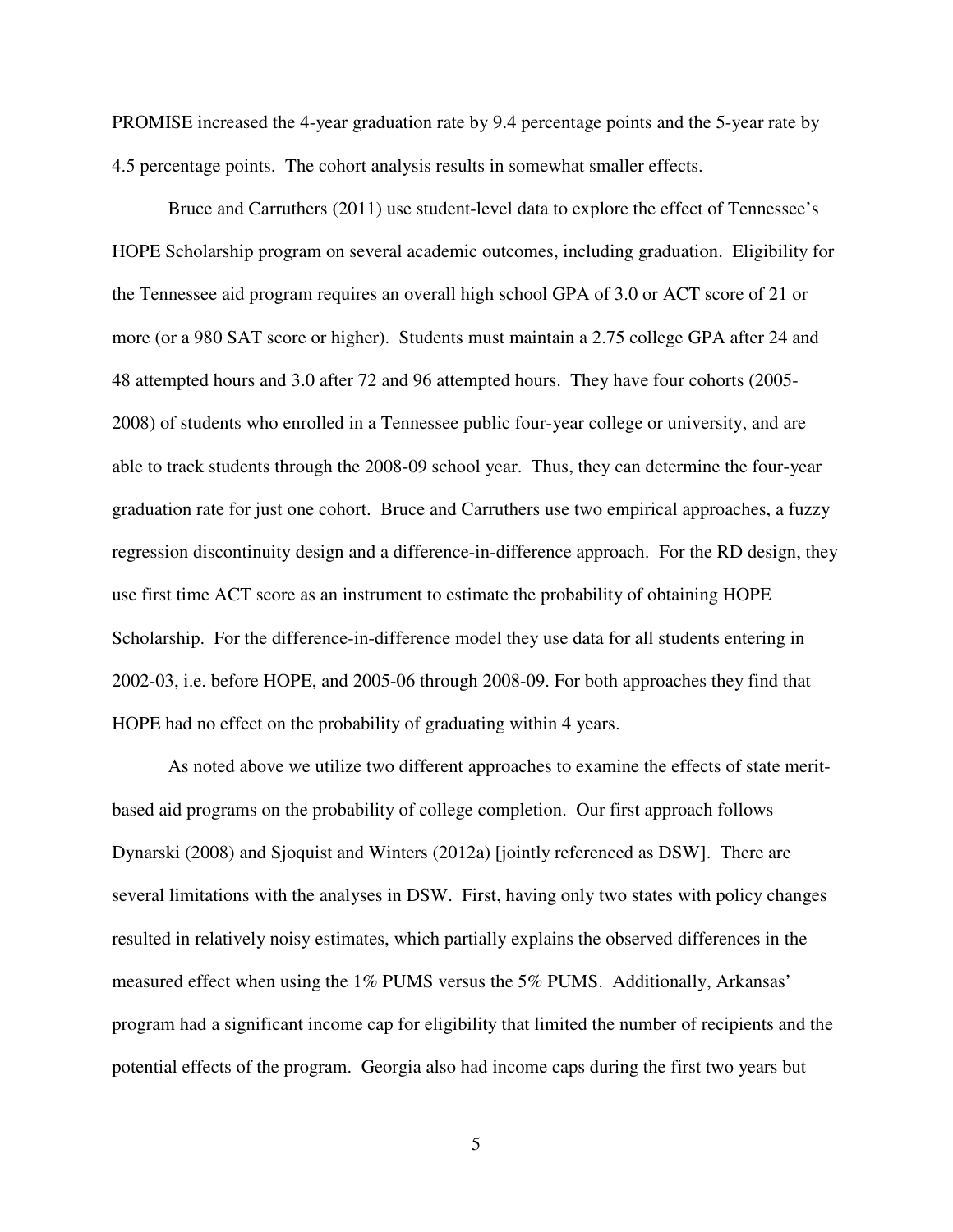they were much less restrictive and were eliminated in 1995. However, because the Georgia HOPE Scholarship began in 1993 and DSW only use data from the 2000 census, only four age cohorts in Georgia were exposed to the treatment: persons ages 22-25 as of April 1, 2000. The full effects of HOPE, therefore, may not have had time to manifest themselves for Georgia because many persons ages 22-25 are still in college. Thus DSW provided relatively weak tests.

In this paper we combine the 2000 Census with the 2001-2010 American Community Survey, which allows us to estimate treatment effects for all 25 states with merit-based aid programs compared to just the two states considered by DSW. However, as noted above, some of these programs are stronger than others, and thus our preferred specification estimates merit effects for the 9 states that we identify as having strong merit aid programs. The longer data series also allows us to examine effects at older ages. Our primary sample examines the effects of state merit programs on education outcomes of persons ages 24-30, although we also consider ages 22-23 in an attempt to measure the effect on the four-year graduation rate. We believe that examining many different treatment states and many different birth cohorts makes our analysis a considerable improvement over DSW. Our approach allows us to estimate merit effects much more precisely than DSW and helps resolve the current uncertainty over the effects of state merit aid programs on educational outcomes. Previewing the results using the Census/ACS we find strong robust evidence that state merit aid programs had no meaningful effect on the higher education outcomes of young people in their states.

Our second approach uses administrative data for the University System of Georgia (USG) similar to data used by HRB and employs a cohort analysis similar to that used by Scott-Clayton (2011). We use student records for two pre- and two post-HOPE cohorts of first time USG freshmen to conduct a pre- and post-HOPE cohort analysis. Controlling for sex, race,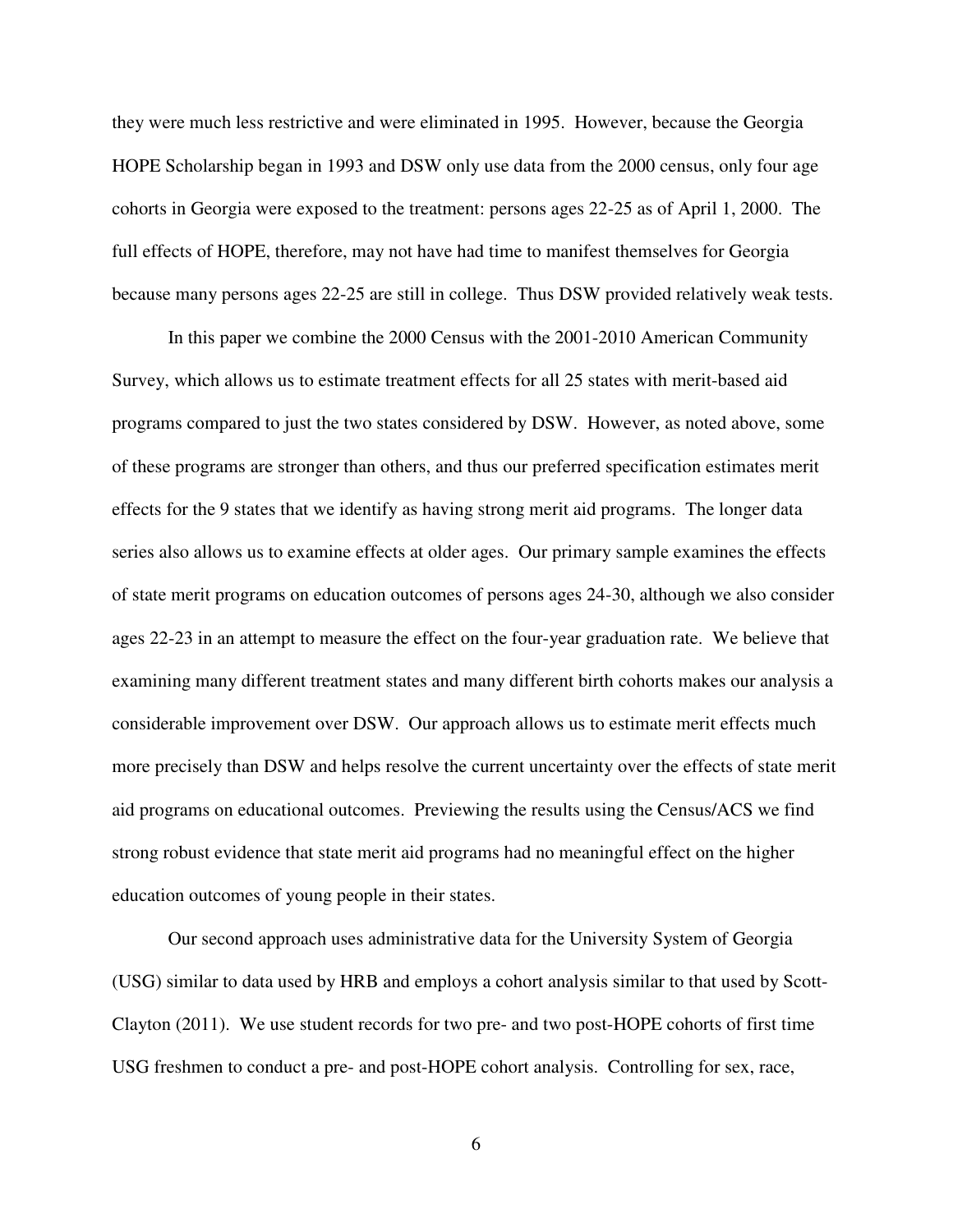ethnicity, high school attended and SAT scores, we find no significant difference in degree completion between the pre- and post-HOPE cohorts. Our results using USG data, therefore, reinforce the results using Census/ACS data, but are contrary to the findings of HRB.

We believe our approach is an improvement over HRB's. While HOPE recipients in HRB have an overall GPA close to 3.0, HRB do not observe the overall GPA for non-recipients and do not know how close their overall GPAs are to 3.0. While HRB argue that having equal core GPAs makes the students of similar quality, in fact the mean SAT score for non-recipients is 47 points lower, and half of non-recipients are required to take remedial course work but only 34 percent of recipients are. This suggests that the two groups have different academic ability.

#### **II. Empirical Framework for Census/ACS Analysis**

#### *Data*

We first use public use microdata samples (PUMS) from the 2000 decennial census long form questionnaire and 2001-2010 American Community Survey (ACS) available at IPUMS (Ruggles et al. 2010). For 2000 we combine the 1% and 5% PUMS, which are files released separately and include one percent and five percent of the U.S. population. Sjoquist and Winters (2012a) find non-trivial differences in education levels in Arkansas and Georgia between the  $1\%$ and 5% PUMS for 2000, so we combine the two instead of using only one. However, the results to follow are robust to using only the 1% or only the 5% PUMS for 2000 and are robust to excluding the year 2000 data from the analysis. The census long form was discontinued after 2000 and replaced with the annually conducted American Community Survey.<sup>7</sup> For years 2001-2004, the ACS is a roughly 0.4 percent sample of the population and for 2005-2010 the ACS is a

The subtle difference is that while the Census was conducted for a single point in time (April 1), the ACS is administered continuously throughout the year.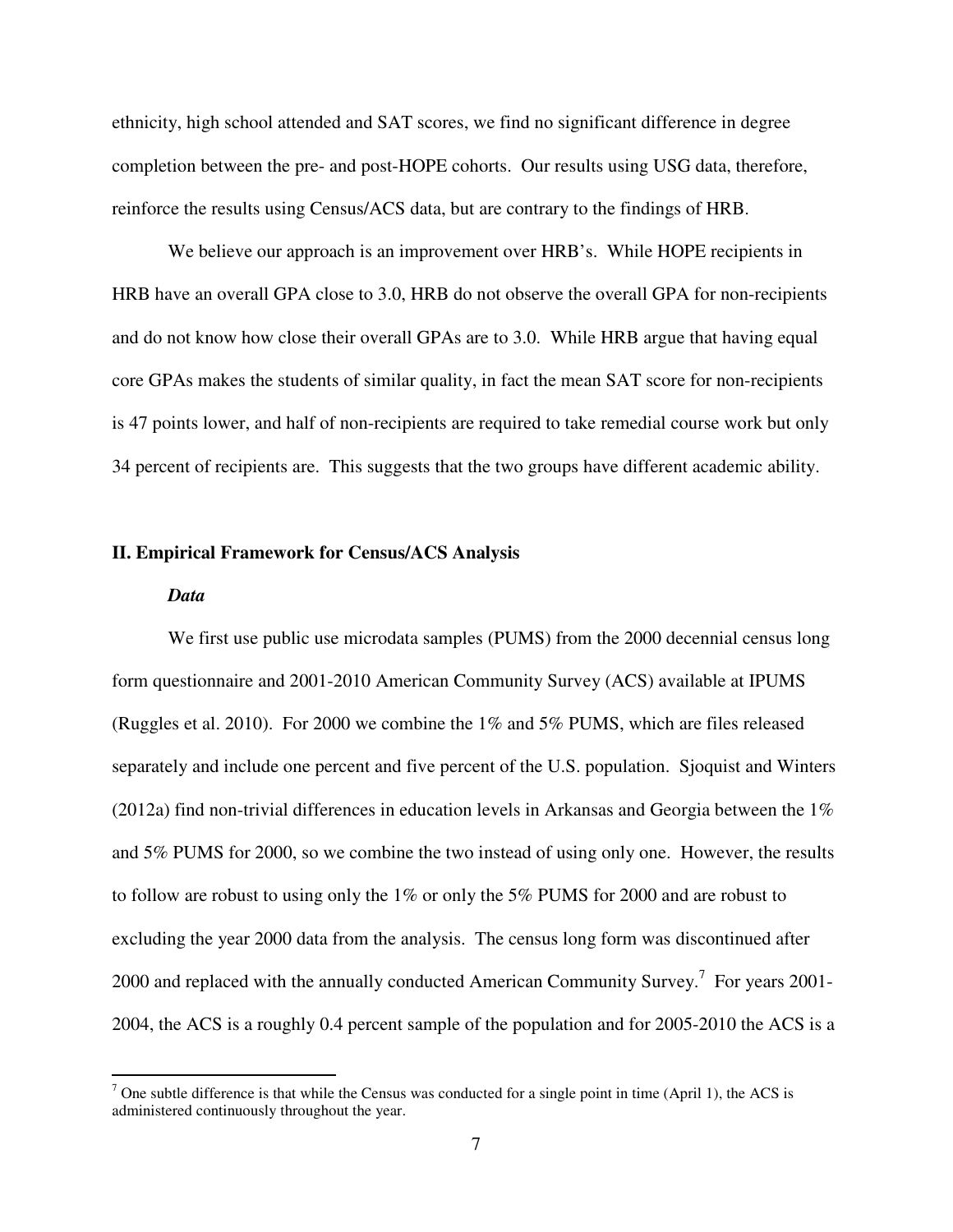one percent sample of the U.S. population. We use Census provided weights in our analysis, so that each year is given roughly equal weight. $8$ 

Our primary interest is in the effects of merit programs on college degree completion. However, we also consider the effect of merit programs on the likelihood of completing any college. Merit programs could have short run timing effects by encouraging some people to enroll at younger ages who would have eventually matriculated later, but our analysis measures longer run effects. Our second education outcome is whether an individual has completed any college degree including an associate's degree or higher. However, there is a considerable difference in both the private and social benefits between completing an associate's degree and completing a bachelor's degree or higher. Thus, our third outcome is whether an individual has completed a bachelor's degree or higher. One might also be interested in whether state merit aid programs affected completion of post-baccalaureate degrees. In results not shown, we do consider the effects of merit programs on graduate degrees and find small insignificant effects. However, since merit programs cannot be used for graduate education we do not focus on advanced degrees.

The PUMS also include information on an individual's age, sex, race, Hispanic origin, and state of birth; we use these in our analysis. For our baseline analysis we restrict the sample to persons between the ages of 24 and 30. We exclude persons below age 24 because we are primarily interested in longer run effects of merit programs on college attendance and completion and not on whether merit programs altered the timing of these outcomes. The upper age cutoff is more arbitrary but was chosen in part because only a few states adopted programs early enough that persons exposed to a merit program were older than age 30 during our sample

<u>.</u>

 $8$  The weights in each sample sum to the total population in that year. We also reweight the 2000 PUMS to avoid giving that year double weight since we are using two samples instead of one. The results below are qualitatively robust to not using weights.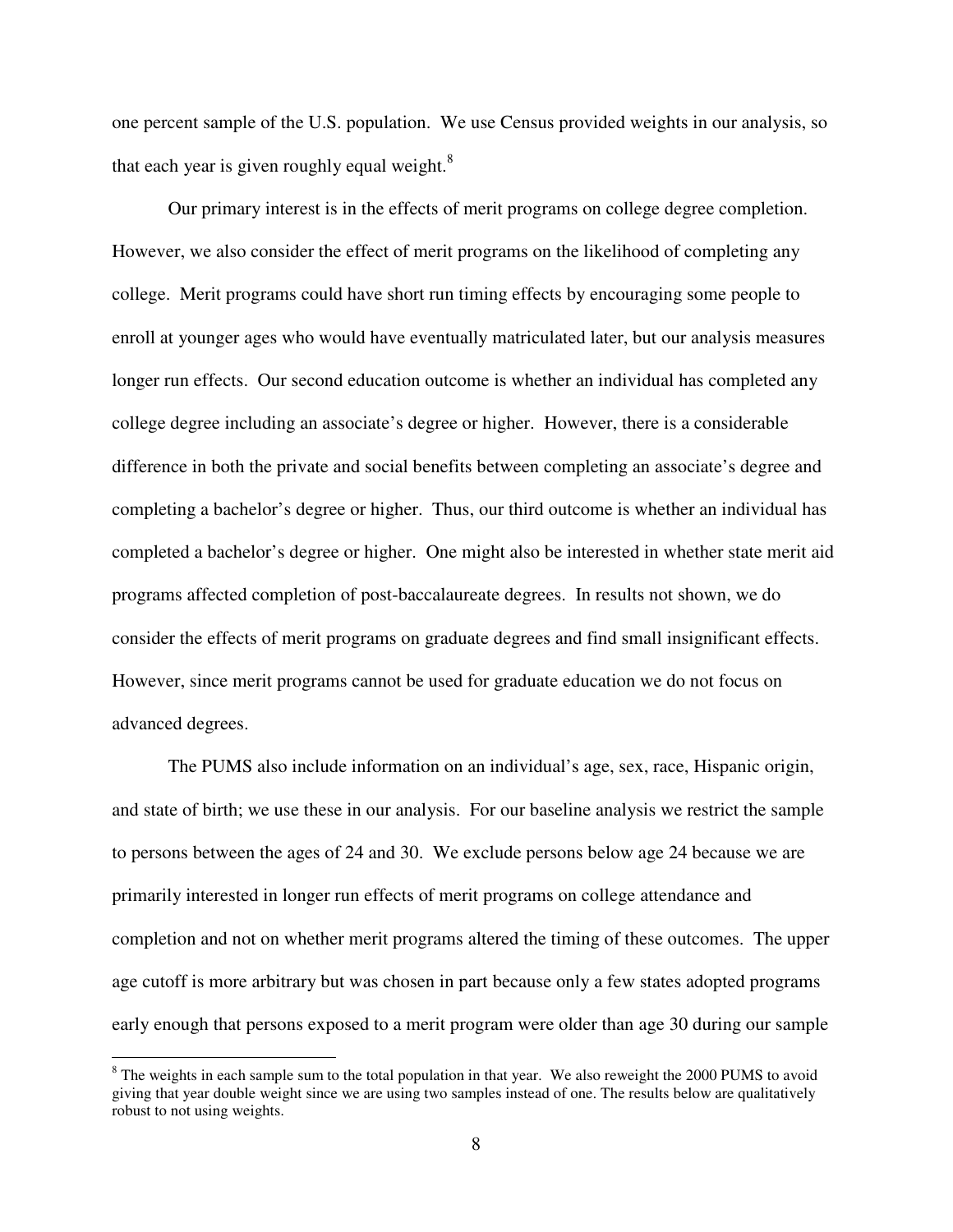period. The results are robust to varying the upper and lower age cutoffs, suggesting that meritbased aid programs did not alter the timing of degree completion. We also exclude from the sample individuals with imputed information for age, education or state of birth, but results are robust to including these individuals.

Similarly to Dynarski (2008) we also collect information on a few state level variables intended to control for macroeconomic conditions in an individual's state of birth for the year the individual was 18 years of age. First, previous researchers have found that larger cohorts of college age persons in a state have lower college enrollment and degree completion rates, likely because states face some supply constraints in providing higher education (Card and Lemieux 2000; Bound and Turner 2007). We obtain data from the U.S. Census Bureau on the number of 18 year olds in the state in a given year (measured for July) and convert to logs and use this to control for cohort size in a state and year. The unemployment rate might also affect an individual's decision to attend college because a more difficult job market can reduce a young person's opportunity cost of attending college and make them more likely to enroll. We collect state by year unemployment rates from the Bureau of Labor Statistics (BLS) and include this as another control variable. We also control for median household income and the college wage premium in the individual's state of birth the year the individual was 18 years old, both computed using the March Current Population Survey (CPS). Greater household income suggests greater parental resources that make college more attainable for marginal students. The college wage premium is computed as the logarithmic difference in annual wage and salary income between persons with only a bachelor's degree and persons with only a high school diploma, using linear regression to control for age, sex, race, and Hispanic origin; the college wage premium CPS sample is also restricted to paid employees ages 25-54 who work at least 35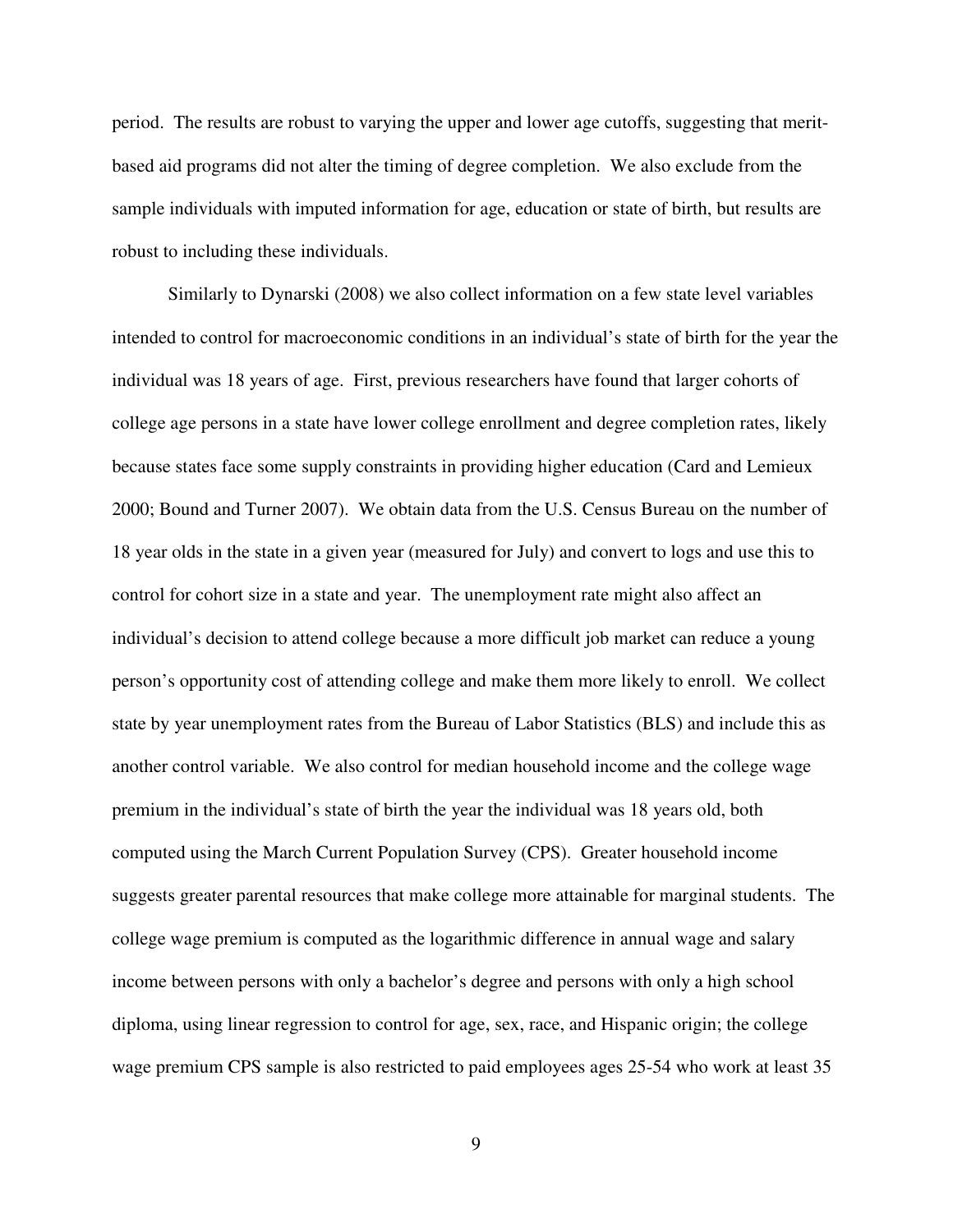hours per week and 35 weeks during the year. The college wage premium signals to young people the potential benefits of attending college with a higher wage premium making college more appealing.

#### *Research Design*

<u>.</u>

We follow a treatment and control research design. The treatment group consists of individuals who were exposed to a broad-based state merit aid program when they graduated high school and the control group consists of individuals who were not. Unfortunately, we do not know when and where individuals graduated high school. We follow previous literature (e.g. Dynarski 2008, Hickman 2009) and assign individuals to the merit program treatment group based on state of birth and year of birth, where year of birth is computed as the year of the survey minus age at the time of the survey. If an individual was born in a state that adopted a merit program and turned 18 after the program was implemented, they are assigned to the treatment group; if not they are part of the control group. The control group, therefore, includes both individuals born in states that never adopted merit programs and individuals born in meritadopting states but turning 18 before the program was implemented. Because some individuals attend high school outside their state of birth and some do not graduate high school at age 18, our treatment assignment will have some degree of measurement error. We take up the issue of measurement error in more detail later.

As noted above we identified 25 states that implemented a merit scholarship program between 1991 and 2004 (Table 1).  $9$  Eligibility requirements are typically based on high school GPA, often requiring a 3.0 or higher, but there is often a standardized test score requirement and

<sup>&</sup>lt;sup>9</sup> Delaware, Massachusetts, Montana, and Wyoming also implemented programs in 2005 and 2006 but these do not affect our main sample because persons 18 years old in 2005 and 2006 are only 23 and 22 years old in 2010, the last year of our sample.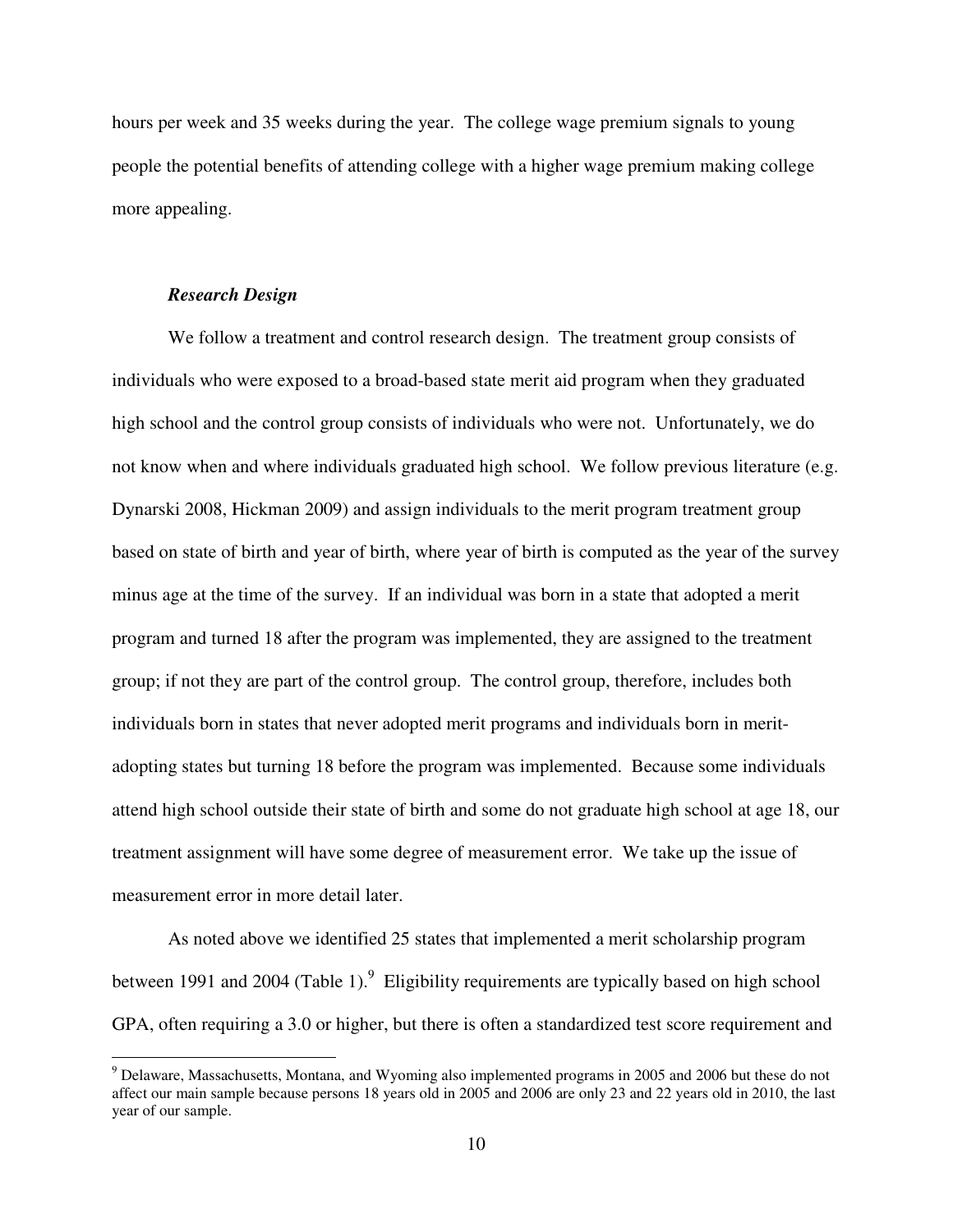occasionally an income/asset requirement. Some states allow students at in-state private colleges and universities to be eligible for a scholarship while others restrict eligibility to students enrolled at public colleges and universities in the state. Renewal requirements are typically based on college GPA but can also include minimum course load requirements as in West Virginia. Award values range from \$500 per year to full tuition and fees at in-state public colleges and universities plus a book stipend. A few states also have multiple award levels based on different eligibility criteria. Dynarski (2004), Heller (2004), and the Brookings Institution<sup>10</sup> provide useful details for most states.

One might be interested in examining the effects of specific merit program characteristics on educational outcomes, but there are problems with doing so. First, there is a dimensionality problem since many states have relatively unique characteristics. Similarly, there is a classification problem because converting program requirements to usable data requires considerable information and a fairly large number of arbitrary classification decisions to be made; this is greatly complicated by the fact that many states changed their program's characteristics several times since inception. The Georgia HOPE Scholarship provides a useful illustration; a detailed history is provided by Sjoquist and Walker (2010) so we only discuss a few important changes. The Georgia HOPE scholarship was initially only available to students with a family income below \$66,000 per year but the income limit was increased to \$100,000 in 1994 and eliminated in 1995. HOPE eligibility was initially based on a student's overall high school GPA but in Fall 2000 Georgia switched to a more stringent core course GPA that excluded electives and reduced the percentage of students eligible for HOPE. The program also initially required students to complete the FAFSA and the amount of the HOPE scholarship was

<u>.</u>

<sup>&</sup>lt;sup>10</sup> Brookings Institution data file is available at http://www.brookings.edu/research/reports/2012/05/08-grantschingos-whitehurst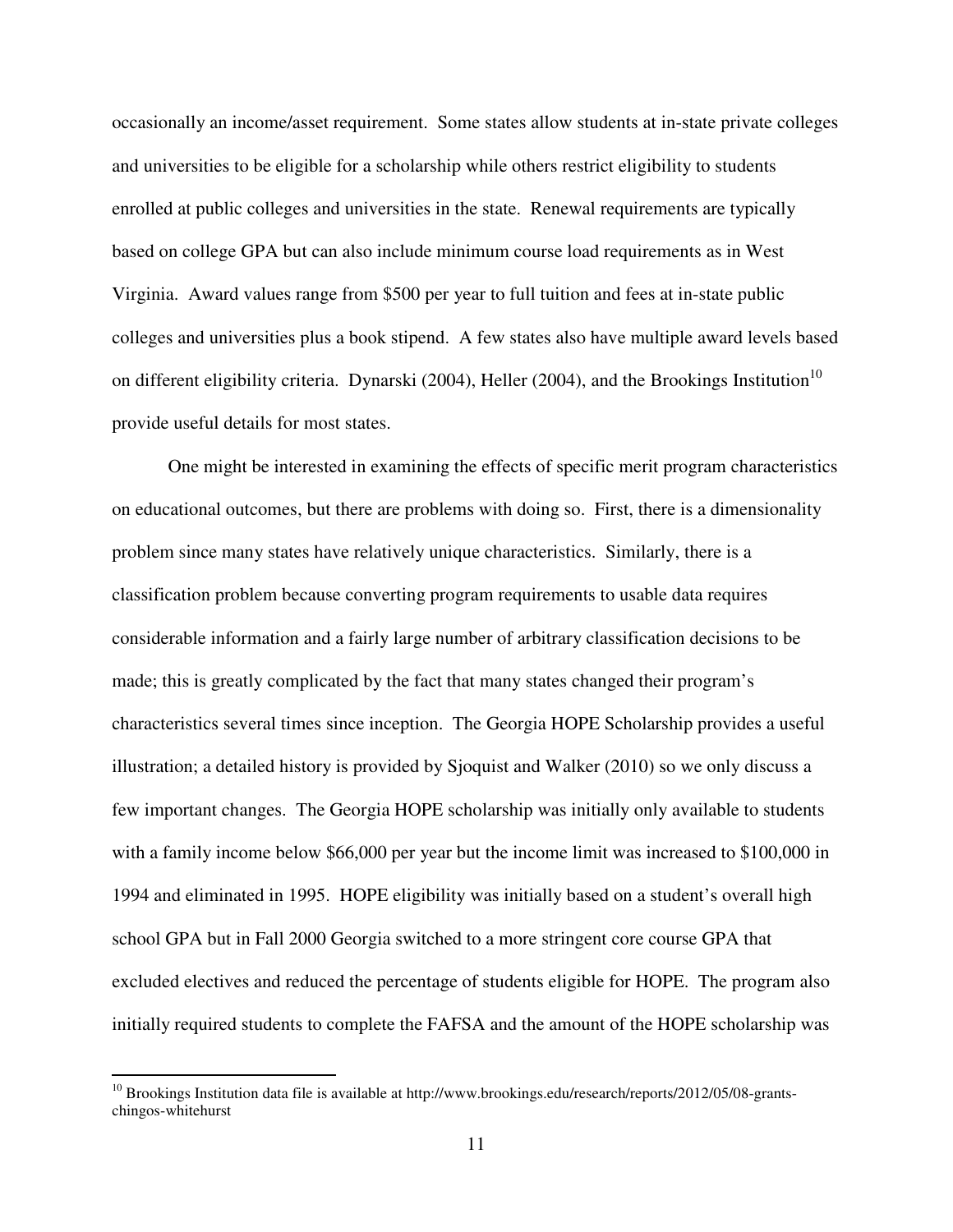reduced by any Pell Grant award. However, the Pell offset was eliminated in 2000 allowing eligible students to receive both a Pell Grant and a full HOPE Scholarship. Over time other changes were made as well, including allowing students to regain HOPE after previously losing it, allowing home schooled students to be eligible, increasing the value of the award at Georgia private schools, and setting a cap on the total credit hours for which HOPE would pay.

Instead of trying to isolate the effects of specific merit program characteristics we adopt a much simpler approach that uses a dummy variable equal to one if an individual was exposed to a merit program. However, we recognize that some of these state programs are relatively small and not likely to have a sizable impact on education outcomes. Based on program characteristics we identify nine states that adopted "strong" merit programs: Florida, Georgia, Kentucky, Louisiana, Nevada, New Mexico, South Carolina, Tennessee, and West Virginia. The other 16 states are considered to have "weak" programs. The nine strong states are defined as such because they have large broad-based programs that provide relatively large awards. Most of the other merit states have relatively strict criteria that limit eligibility to either the very best students or students with relatively low income. Two of the 16 states, Michigan and Mississippi, also have broad-based programs but are excluded from the group of "strong" states because they offer relatively small awards to most students.<sup>11</sup> Michigan's program which was discontinued after 2008 provided a one-time award of \$2500 and the Mississippi TAG program offered only \$500 for the first two years of college and \$1000 for the third and fourth years. The "strong" programs provide scholarships large enough to cover full tuition or nearly full tuition at public

 $\overline{a}$ 

<sup>&</sup>lt;sup>11</sup> Dynarksi (2004) lists 13 states with eligibility criteria such that "at least 30 percent of high school students hav[e] grades and test scores high enough to qualify for a scholarship" (p. 65). These include the nine strong states, Michigan, Mississippi, Arkansas, and Maryland. However, Arkansas and Maryland enforced income limits that rendered them considerably less broad-based than the other 11.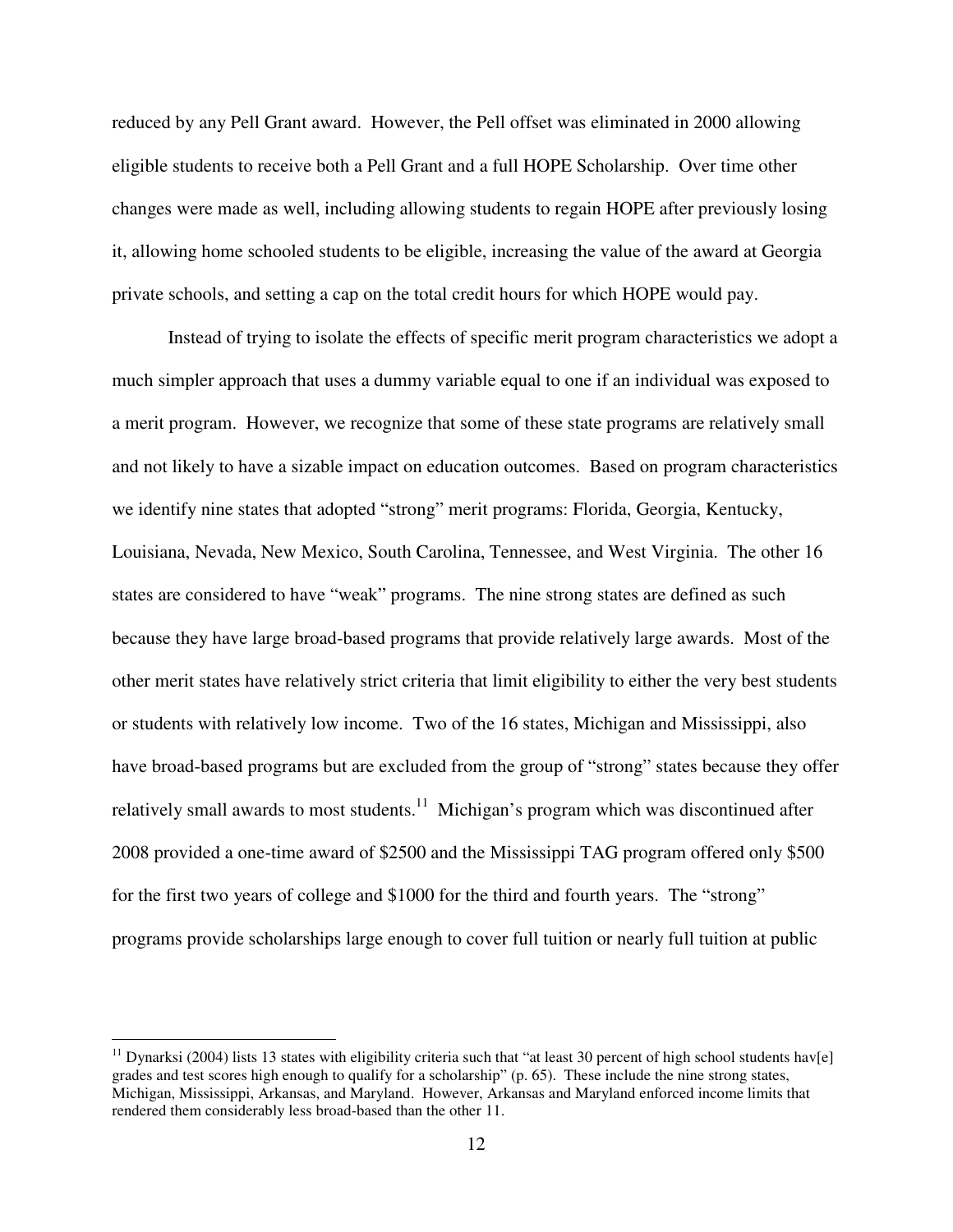colleges and universities in the state. The results below are qualitatively robust to several alternative definitions of "strong" states such as including Michigan and Mississippi.

In results not shown, we did estimate a regression equation that included a dummy variable equal to one if the state required the student to take a full load to receive a merit scholarship and results were similar to those using the simple merit dummy. Later, we also estimate separate merit effects for each merit state; doing so could help shed light on which program characteristics matter if any.

 Our preferred specification for assessing the effects of broad-based merit scholarship programs on higher education outcomes is to compare states with strong merit programs to states with no merit program. Weak program states receive only a "partial treatment" compared to the "full treatment" of strong program states and are less likely to have large impacts on educational outcomes. Thus, including weak merit states in the treatment group is likely to attenuate coefficient estimates toward zero. However, they do receive some treatment so including weak merit states in the control group is also likely to attenuate coefficient estimates toward zero. The purest test is to exclude weak merit states from the analysis and estimate the effect of state merit programs based on states with strong programs and states with no program. We do, however, examine the robustness of our results to including weak merit states in the analysis.

 For each of the three binary educational outcomes that we consider as dependent variables, we estimate linear probability models (LPM) as follows:

$$
P(Y_{ist} = 1) = \Gamma_s + \Pi_t + \beta X_{ist} + \delta Z_{st} + \theta Merit_{st} + \varepsilon_{ist},
$$

where  $\Gamma_s$  includes state of birth fixed effects,  $\Pi_t$  includes year of birth fixed effects, X includes dummy variables for individual characteristics including sex, race, Hispanic origin, and age, Z includes the state of birth characteristics at age 18 discussed previously, and Merit is an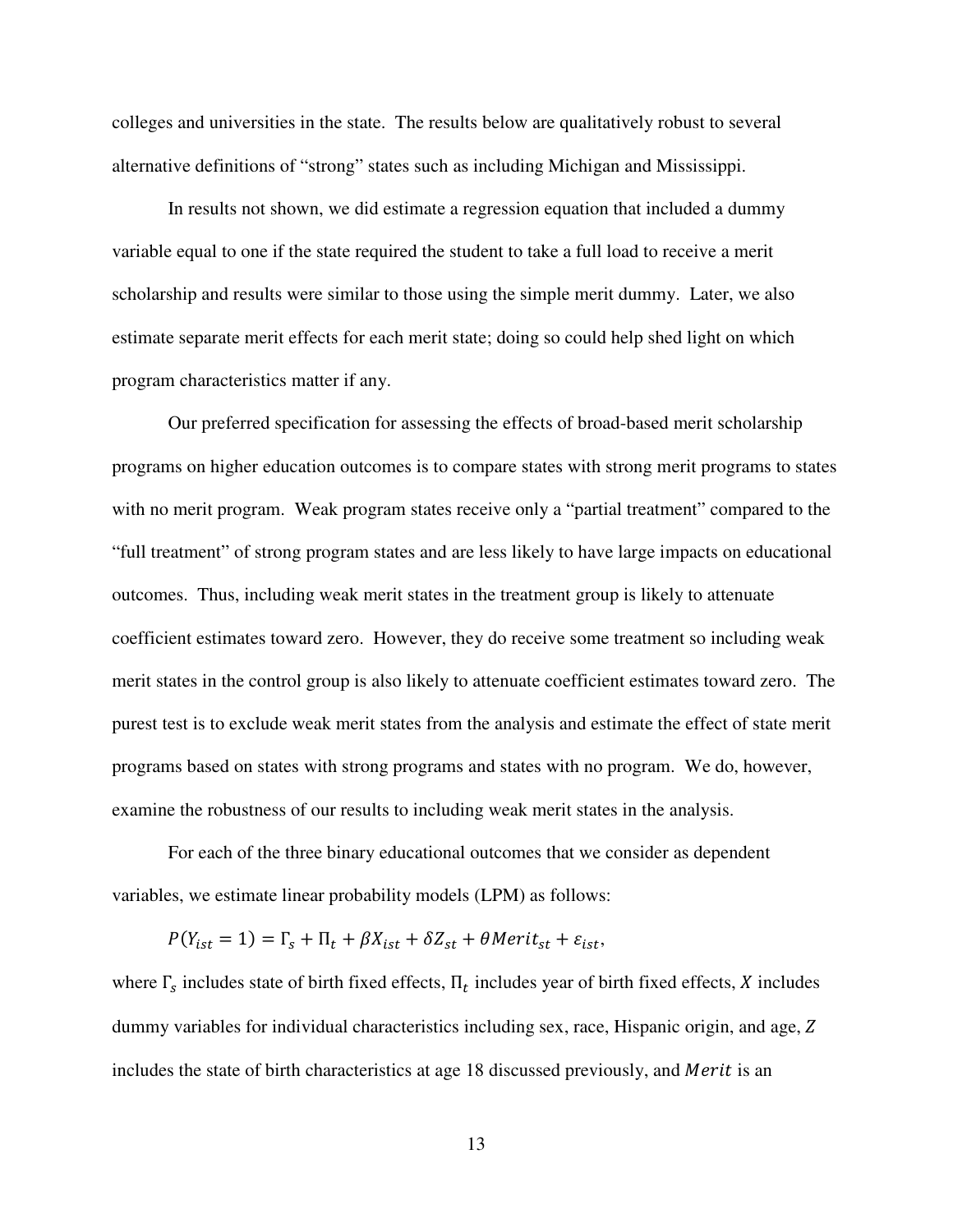indicator variable equal to one if the individual was exposed to a state merit program and zero otherwise. The state of birth and year of birth fixed effects allow the model to be interpreted as a difference in differences model identified by differences across birth states and across birth cohorts within birth states. The models are estimated via Ordinary Least Squares (OLS) but results are robust to using probit or logit. Summary statistics for the variables in this study are reported in Table 2 separately for strong merit, weak merit, and non-merit birth states. The strong merit birth states have much lower educational outcomes than both the weak merit and non-merit states. There are also meaningful differences in some of the explanatory variables, so these maybe important factors. We consider the effects of excluding and progressively including the individual and state characteristics.

Because we use individual level data and the *Merit* variable is defined based on state and year of birth, OLS standard errors should not be used because they do not account for intracluster correlation (Bertrand, Duflo, and Mullainathan 2004; Donald and Lang 2007; Cameron, Gelbach and Miller 2008). Instead, we report both standard errors clustered by state of birth and 95% confidence intervals based on procedures suggested by Conley and Taber (2011). Clustered standard errors are typically preferred to OLS standard errors but Conley and Taber (2011) show that clustered standard errors can be downwardly biased when the number of policy changes is small. They suggest a confidence interval procedure based on the distribution of residuals across the control states and show that their procedure outperforms conventional clustered standard errors when there are a small number of treatment groups and does no worse more generally. Our preferred specification includes 9 states with policy changes, so we report both clustered standard errors and Conley-Taber confidence intervals.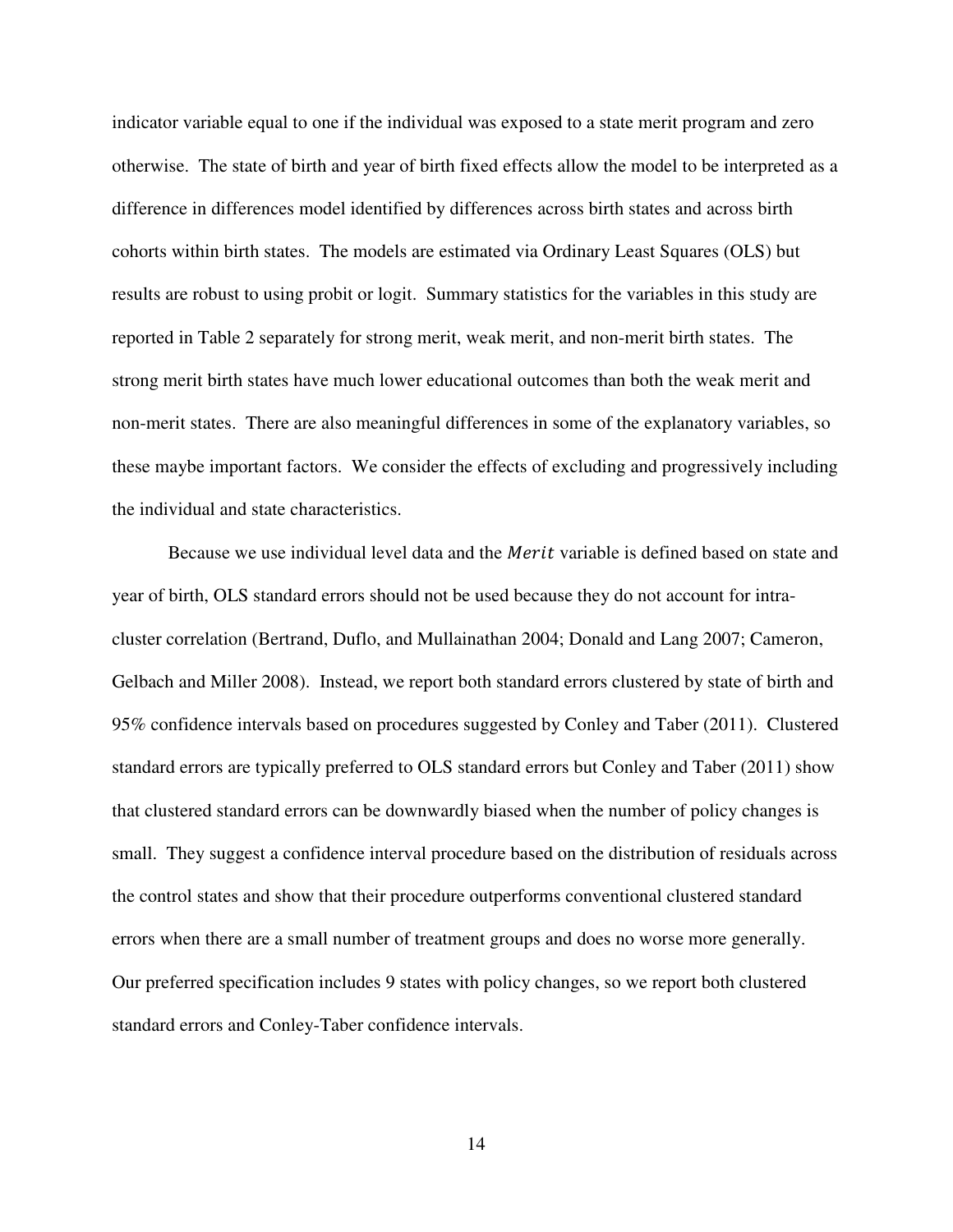#### **III. Empirical Results for Census/ACS Analysis**

#### *Basic Results*

 Table 3 reports results that start off with a limited set of control variables and then progressively add more detailed controls. Persons born in weak merit states are excluded. The treatment group includes only persons born in strong merit states who were exposed to a strong merit program. The control group includes persons born in non-merit states and persons born in strong merit states but reaching age 18 before the merit program was implemented. The first column of Table 3 includes only state of birth, year of birth and age dummies. The second column adds dummies for sex, race, and Hispanic origin and the third adds the state level controls. We also include state of birth by year of birth time trends in the fourth column but this is not our preferred specification because merit program effects may increase over time causing them to be captured by the state of birth time trend instead of the merit dummy. Our preferred specification is in the third column. The effects of state merit aid programs on each of the three educational outcomes are reported in Panels A, B, and C.

The results in Table 3 tell a consistent story. The coefficient estimates are small and close to zero for every regression; 11 of the 12 coefficients are negative and only one is positive, but the magnitudes are all less than one percentage point. Adding the additional controls increases the coefficient estimates relative to column 1 but only slightly. Furthermore, all of the coefficient estimates are statistically insignificant using both clustered standard errors and Conley-Taber 95% Confidence Intervals. The confidence intervals are also fairly narrow and allow us to reject hypotheses of large effects. These results, therefore, suggest that state meritbased financial aid programs had no meaningful effect on college attendance or degree completion.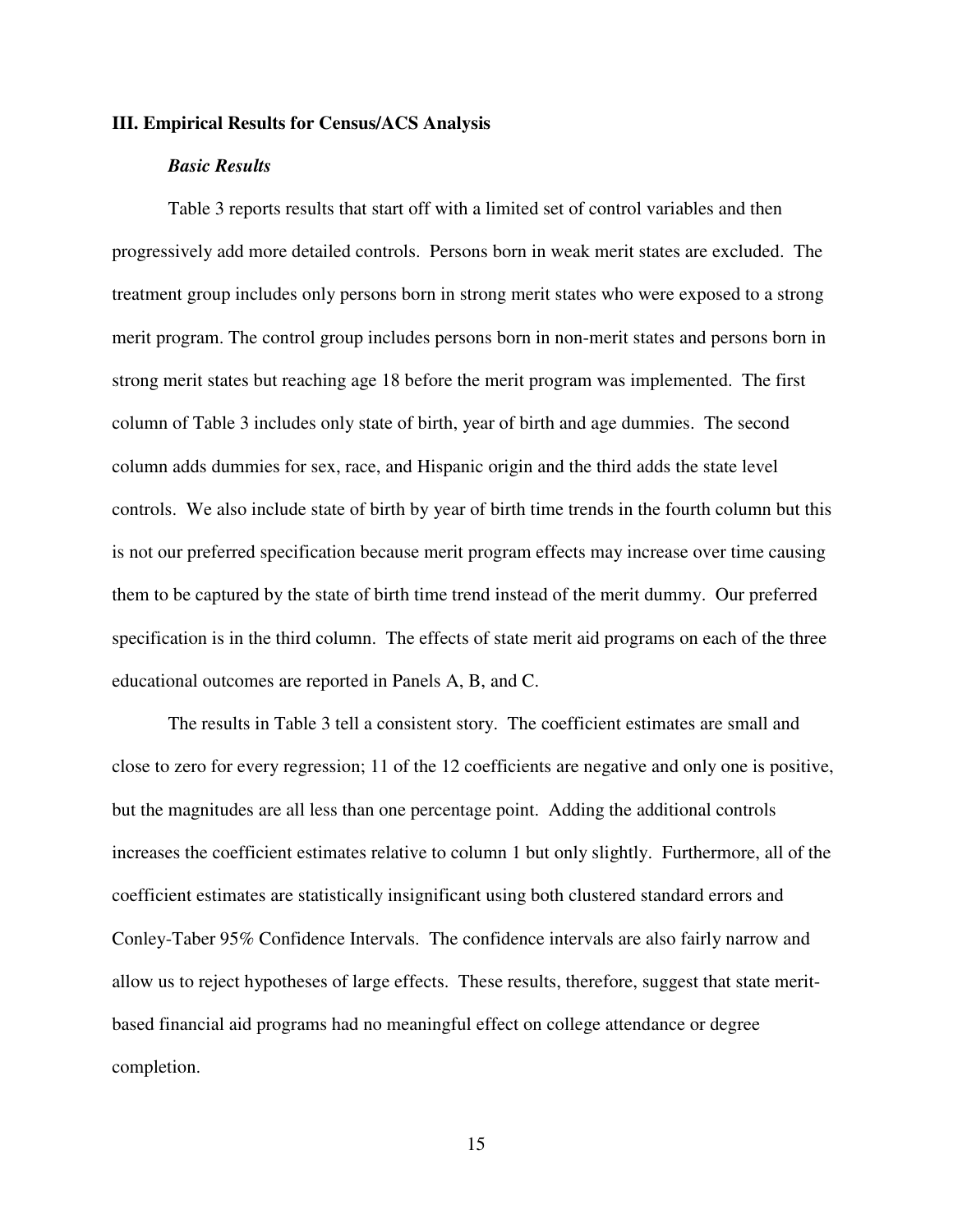#### *Different Definitions of Treatment and Control Groups*

Table 4 considers how the results are affected by altering the assignment of states to the treatment and control groups. The first column of Table 4 replicates the third column of Table 3, our preferred specification. The second column of Table 4 includes weak merit states in the analysis and includes individuals exposed to weak merit programs as part of the treatment group. The third column of Table 4 includes all persons born in weak merit states as part of the control group. One might be concerned that the non-merit states are somehow different from merit states and make a poor control group. To address such concerns, the control group for the fourth and fifth columns of Table 4 only includes persons born in merit states but who are too old to have been exposed to a merit program in their state of birth. The fourth column limits the sample to persons born in strong merit states. The fifth column limits the sample to persons born in strong or weak merit states and includes persons exposed to weak merit programs in the treatment group. However, having no states without policy changes in the control group prevents us from estimating Conley-Taber confidence intervals for the last two columns.

 The results in Table 4 are quite consistent as well. The coefficient estimates in columns 2 and 3 are slightly larger than in column 1 but still negative for five of the six regressions and in no case statistically significant. The coefficient estimates in the fourth and fifth columns are also small and statistically insignificant for five of the six regressions. The exception is for bachelor's degrees or higher in the fourth column, which has a coefficient of -0.0058 and is significant at the ten percent level based on standard errors clustered by state of birth. However, this magnitude is relatively small and having only nine states suggests clustered standard errors are likely to be downwardly biased, so we do not interpret this as convincing evidence of a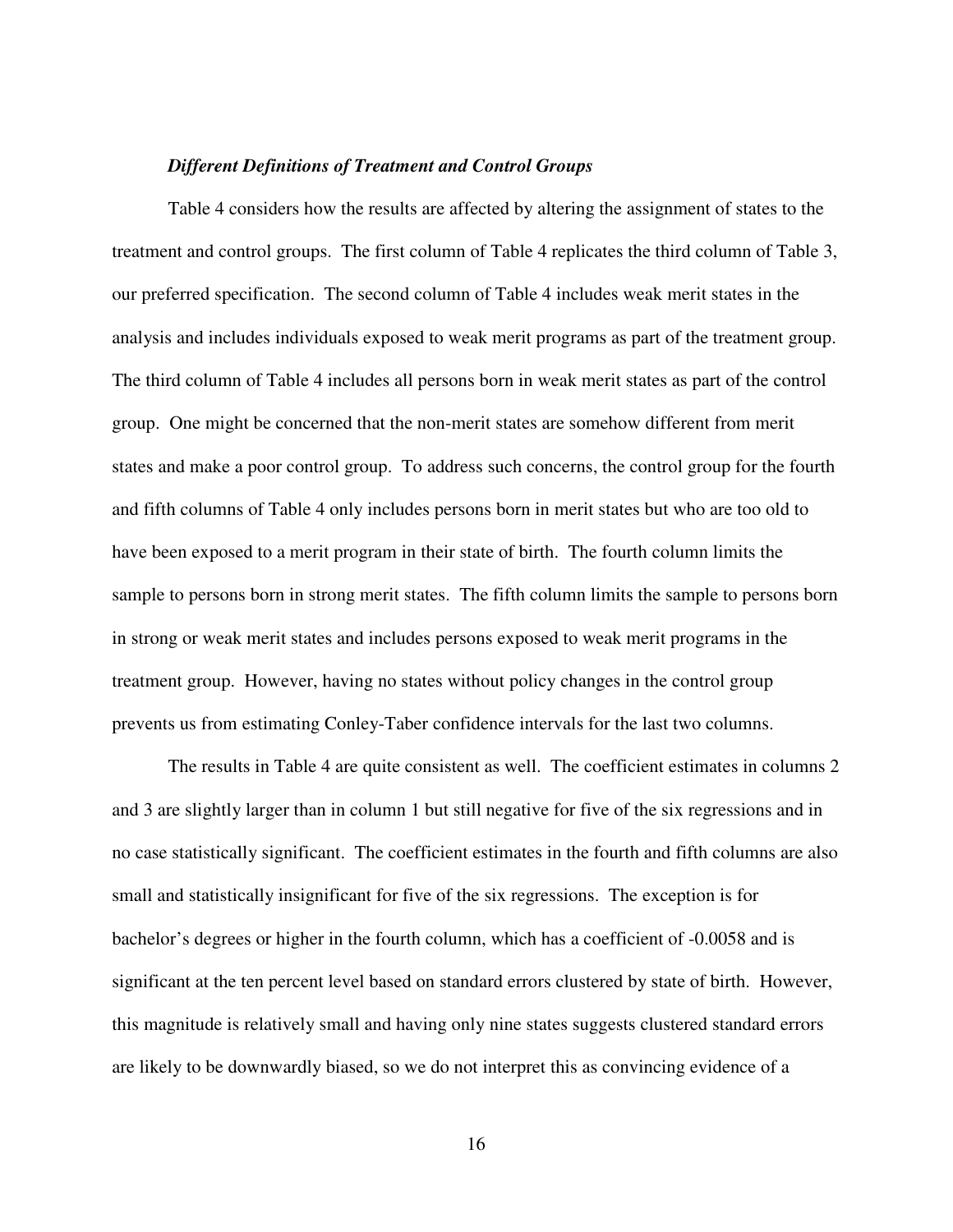significant negative effect. Table 4 as a whole provides consistent and convincing evidence that merit programs had no meaningfully positive effects on college attainment.

#### *Accounting for Measurement Error in Treatment Status*

 Table 5 presents results that account for measurement error in treatment status. The results in the rest of this paper assign an individual to the treatment group if they were born in a state that adopted a merit program and turned 18 after the program was implemented. However, some individuals attend high school outside their state of birth and some finish high school before or after age 18. To account for measurement error due to age when finishing high school, the first column of Table 1 excludes from the sample persons who were ages 18 or 19 when a merit program was implemented in their birth state.<sup>12</sup> The earlier analysis assigns those who were 18 years old when the program was first implemented to the treatment group and those who were 19 years old to the control group. But some who were 18 when the program started could have finished high school a year earlier at age 17 and not been eligible. Similarly, some individuals who were 19 when the program started could have graduated high school at 19 and been eligible for the merit program. Column 1 of Table 5 excludes these "marginal" birth cohorts from the analysis to reduce measurement error. The coefficient estimates are now slightly more negative than the preferred specification in Table 3 column 3, but the difference is slight. The coefficient for bachelor's degrees or above is significant based on clustered standard errors but not significant using Conley-Taber 95% confidence intervals.

We next account for measurement error in treatment assignment due to persons attending high school outside their state of birth.<sup>13</sup> Following Dynarski (2008) we explore measuring merit

<u>.</u>

 $12$  Results are also robust to excluding those who were ages 17 and 20 when the merit program in their state began.

<sup>&</sup>lt;sup>13</sup> 76 percent of 18 year olds in the Census/ACS live in their birth state.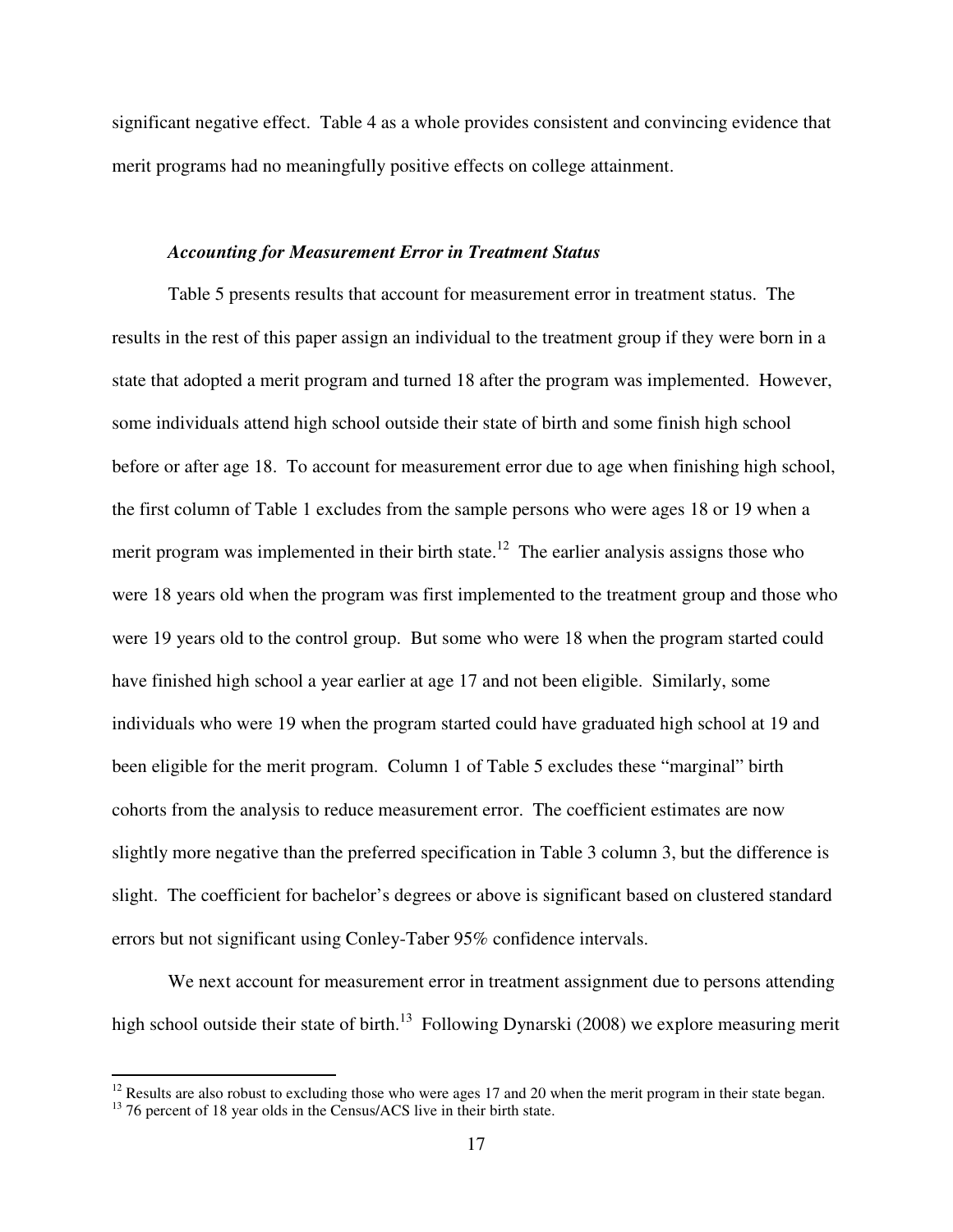exposure based on the predicted probability of going to high school in a merit state based on state of birth. Using the sample of 15-17 year olds in the 2000 Census and 2001-2010 ACS, for each merit state we regress the probability of living in that state during high school on a complete set of state of birth dummies. We then use the predicted values and year of birth to compute the probability that an individual was exposed to a merit program.<sup>14</sup> We then replace the merit dummy in our education outcomes LPM models with the probabilistic merit variable. Results are reported in column 2 of Table 5 and are very similar to those for the preferred specification. The coefficient estimates are small, negative, and statistically insignificant.

 The third column of Table 5 combines the procedures in the first two columns to account for measurement error in treatment due to both state and year of birth. The results tell a familiar story. The coefficients are small, negative, and insignificant. Thus accounting for measurement error in treatment status does not change the basic results. There is no evidence of a meaningful positive effect of state merit aid programs on college attendance or degree completion.

#### *Effects by Sex and Race/Ethnicity*

<u>.</u>

 Table 6 presents results for merit program effects by sex and race/ethnicity. The first two columns reports results for white non-Hispanic males and white non-Hispanic females. The third and fourth columns report results for non-white or Hispanic males and non-white or Hispanic females. The coefficient estimates are typically small and negative and are in no case statistically significant based on Conley-Taber confidence intervals. It is worth noting that the coefficient for college attendance for non-white or Hispanic males is -0.0199 which is the largest coefficient in absolute value seen thus far. However, as seen by the Conley-Taber confidence intervals, restricting the analysis to this group produces fairly noisy estimates. The results in

 $14$  Predicted probabilities by year and state of birth are available from the authors by request.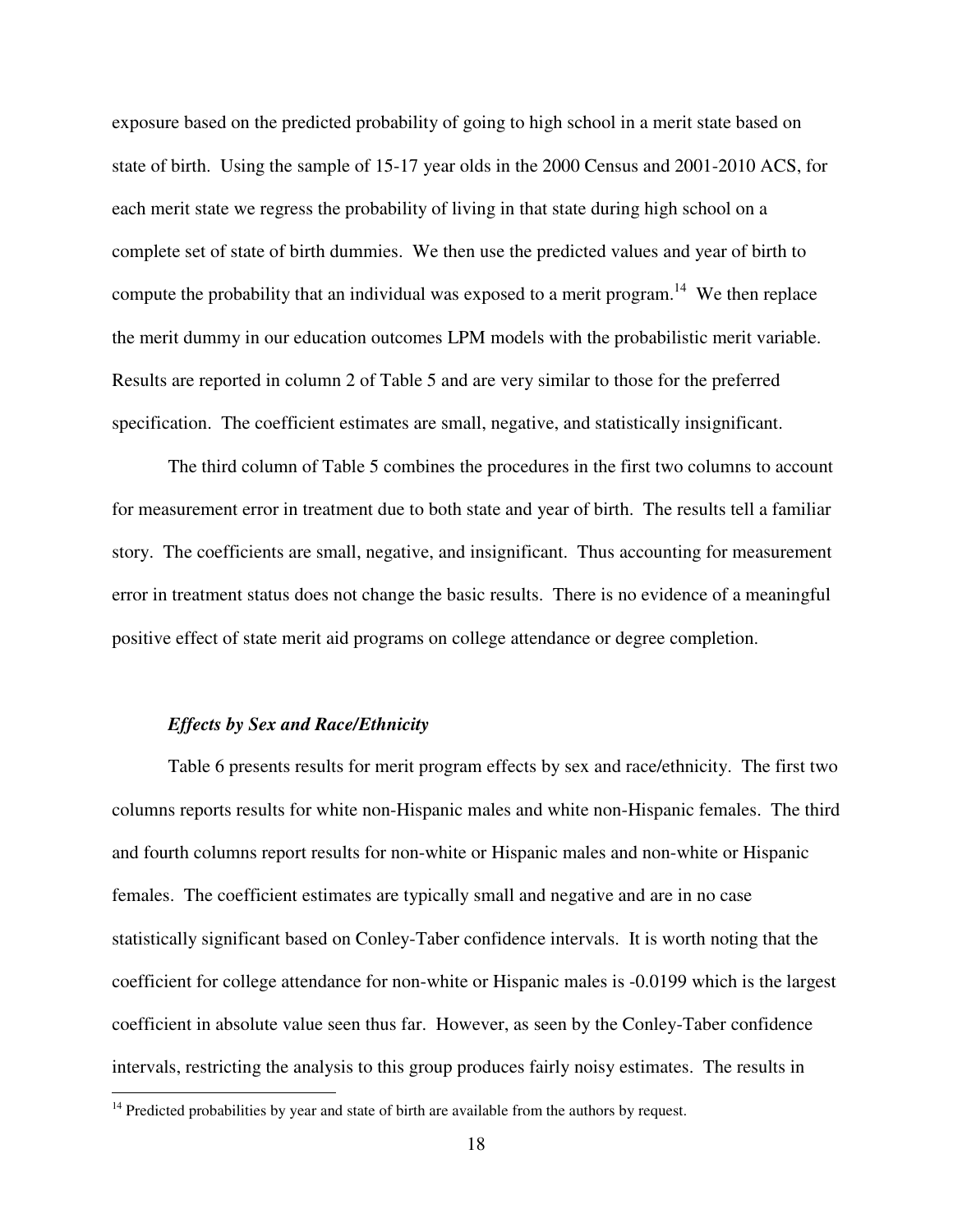Table 6 suggest that there is no meaningful positive effect of state merit aid programs on college attainment for demographic subgroups.

#### *Effects by Age*

We next examine merit effects on college attainment by age for persons between ages 22 and 31. Results are reported in Table 7. Looking at ages 22 and 23 allows us to examine if there are any short run timing effects due to merit programs causing students to finish degrees more quickly. Age 31 is examined for the sake of robustness but only three strong merit states (Georgia, Florida, and New Mexico) have persons eligible for a merit program reach age 31 by 2010. Only Georgia has merit eligible individuals reach ages 32-35, so we do not report results for these ages. Additionally, since the older ages are achieved by fewer merit states and hence are identified based on fewer policy changes they will have wider Conley-Taber confidence intervals.

 Most of the coefficients in Table 7 are small and statistically insignificant but there are a few exceptions. First, the associate's degree or higher coefficient for 22 year olds is -0.0182 and is statistically significant according to Conley-Taber 95% confidence intervals. However, for 24 year olds we observe the exact opposite result; the coefficient for associate's or higher is significantly positive and of the same magnitude. The only other individually significant result based on Conley-Taber confidence intervals is the coefficient of -0.0291 for any college for age 26. Considering that Table 7 estimates 30 regressions it is not surprising to observe individually significant effects for a few of them. However, the results in Table 7 do not suggest consistent effects by age. They also do not suggest that there were any merit-induced timing effects in college attainment.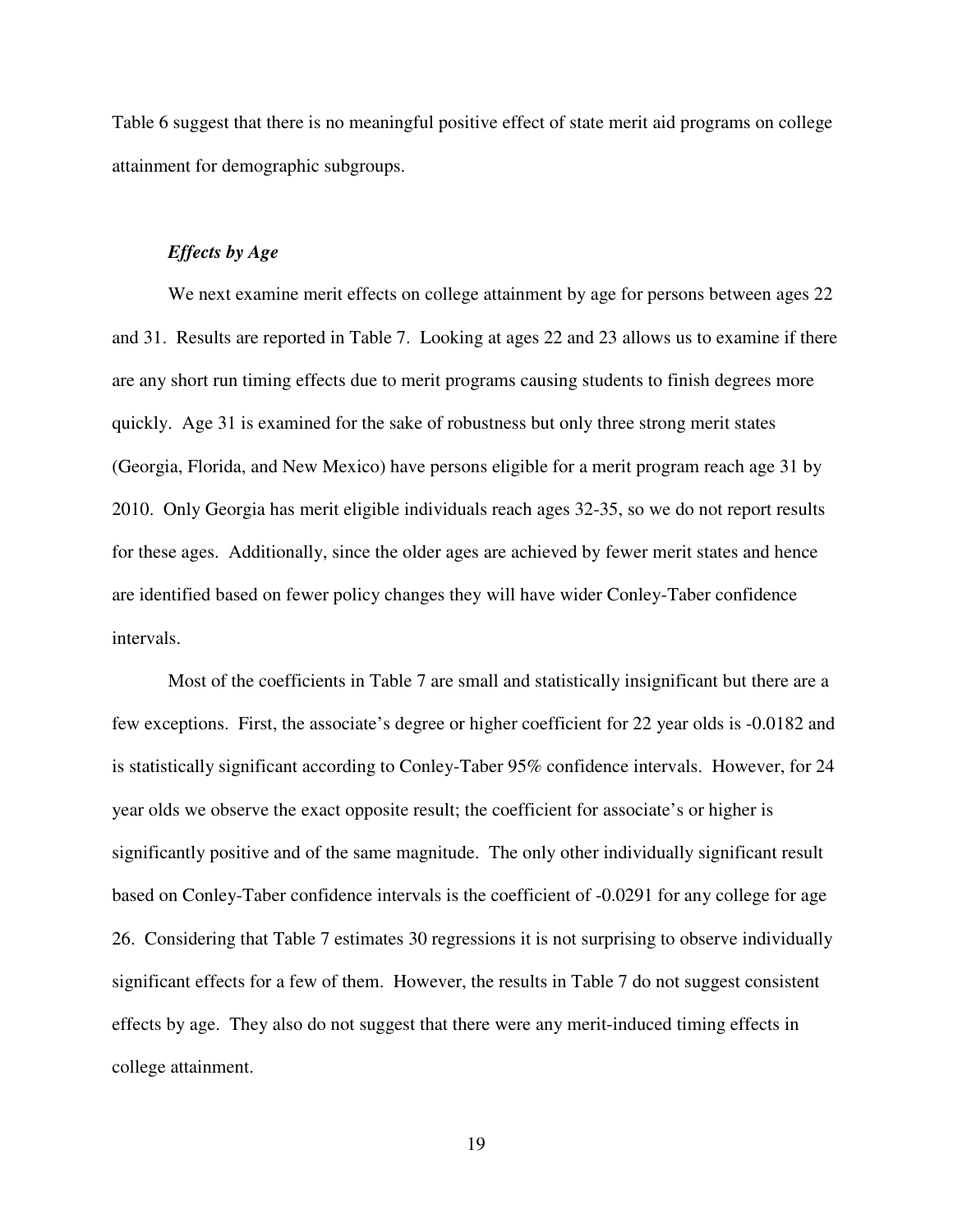#### *Effects by Birth State*

 Table 8 estimates separate effects for all 25 merit states to examine if there are any meaningful merit effects for individual states that are not detectable from the average effect over several states. The analysis is the same as in the preferred specification except that each regression includes only one treatment state; the other 24 merit states are excluded. We report Conley-Taber 90% confidence intervals because having only 27 total states (one merit state and 26 non-merit states) for each regression prevents us from computing the 95% confidence intervals. Including only one treatment state also decreases the precision of the estimates and widens the confidence intervals, especially for states that have only a few birth cohorts exposed (or not exposed) to their merit program. Having only one merit state per regression also means that clustered standard errors are severely biased so we do not report them in order to conserve space.

 The coefficient estimates for individual states are more dispersed as expected, but they are generally small and not statistically significant, with a few exceptions. Only five of the 75 regression coefficients are significant at the 10% level; all five are negative and for weak merit states. These include the any college coefficients for Alaska and Washington and the associate's or higher coefficients for Idaho, Utah, and Washington. The largest positive coefficients for degree completion were for Maryland, South Dakota, and West Virginia, all of which have bachelor's degree coefficients just above two percentage points. However, only West Virginia has a strong merit program and all of these were adopted fairly recently and have only a few treated cohorts. Maryland and West Virginia have only three years of birth cohorts included in the treatment and South Dakota has only one cohort in the treatment. Consequently, the coefficients are not precisely estimated and the confidence intervals are wide enough that none of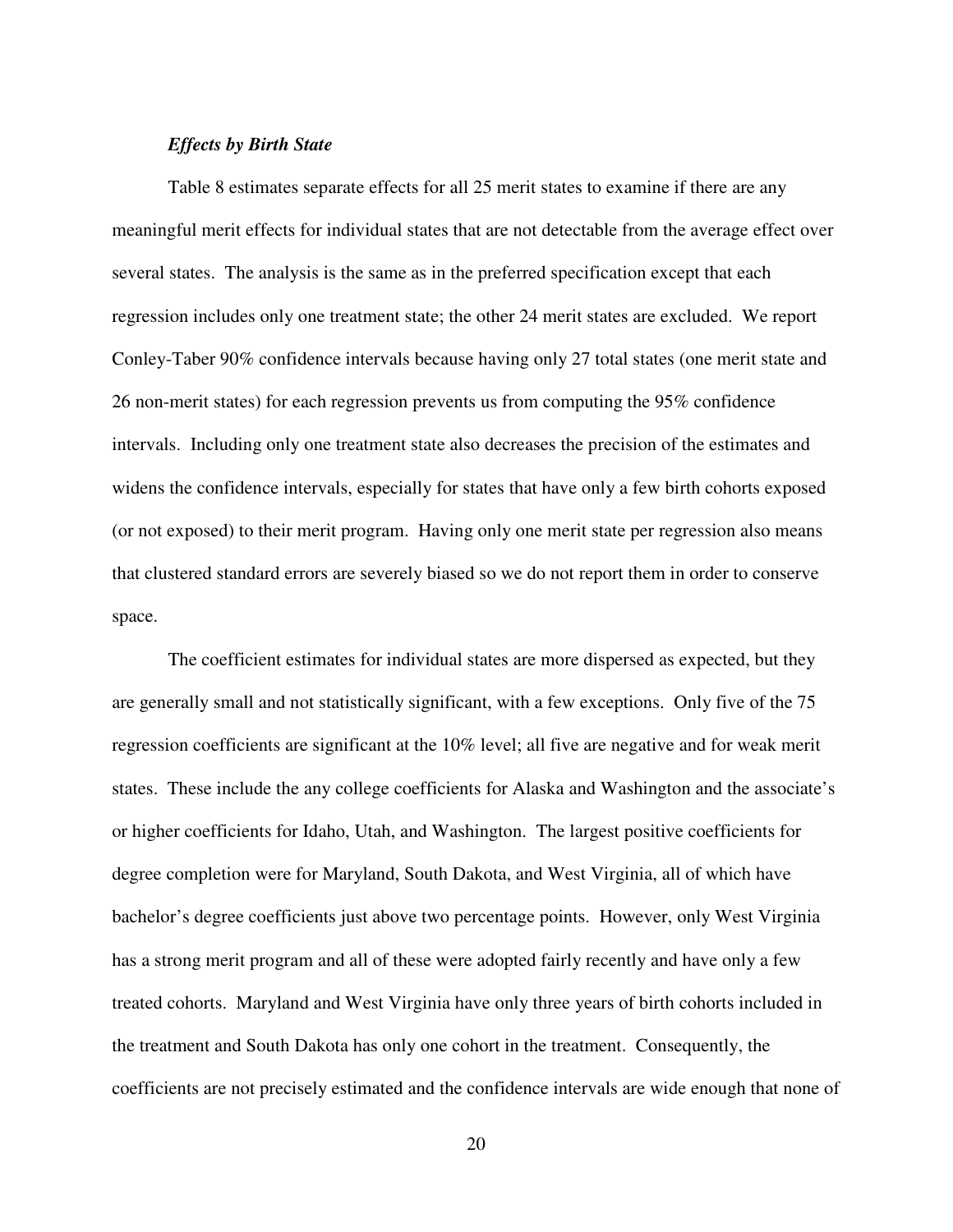these are statistically significant. Furthermore, estimating regressions for many individual states we would expect the coefficient estimates to be distributed around the true coefficient. Finding a few coefficients that are slightly positive is not surprising. Looking at individual states provides further evidence that state merit aid programs have no meaningfully positive effect on college attendance and completion.

#### **IV. Empirical Framework for University System of Georgia Analysis**

 We next explore the effects of the Georgia HOPE Scholarship on educational outcomes using administrative data for the University System of Georgia (USG). The USG is a statewide higher education system that includes a total of 35 two- and four-year colleges and universities in Georgia. In 1990 the USG made up 72 percent of total undergraduate enrollment in the state (NCES 1995). We obtained individual student data for four cohorts of first-time freshmen from the USG Board of Regents.<sup>15</sup> The data include all Georgia residents who graduated high school in Georgia in 1990, 1991, 1995 and 1996 and matriculated in the USG in the summer or fall immediately after high school. Data were obtained for the 1995 and 1996 cohorts instead of the 1993 and 1994 cohorts because these first two post-HOPE cohorts were initially subject to an income cap for eligibility. The 1992 cohort was not included because of concerns that some students could have anticipated HOPE and changed their behavior in anticipation.

We examine the effects of the HOPE Scholarship on degree completion in the USG using a cohort analysis. We consider two main outcomes: 1) completion of an associate's or bachelor's degree and 2) completion of a bachelor's degree. We look at differences in these outcomes between the pre- and post-HOPE cohorts after four, five, six, and twelve years after graduating high school and enrolling in the USG. In addition to information on associate's and

 $\overline{a}$ 

<sup>&</sup>lt;sup>15</sup> Our agreement with the Board of Regents limited our data request to four cohorts of students.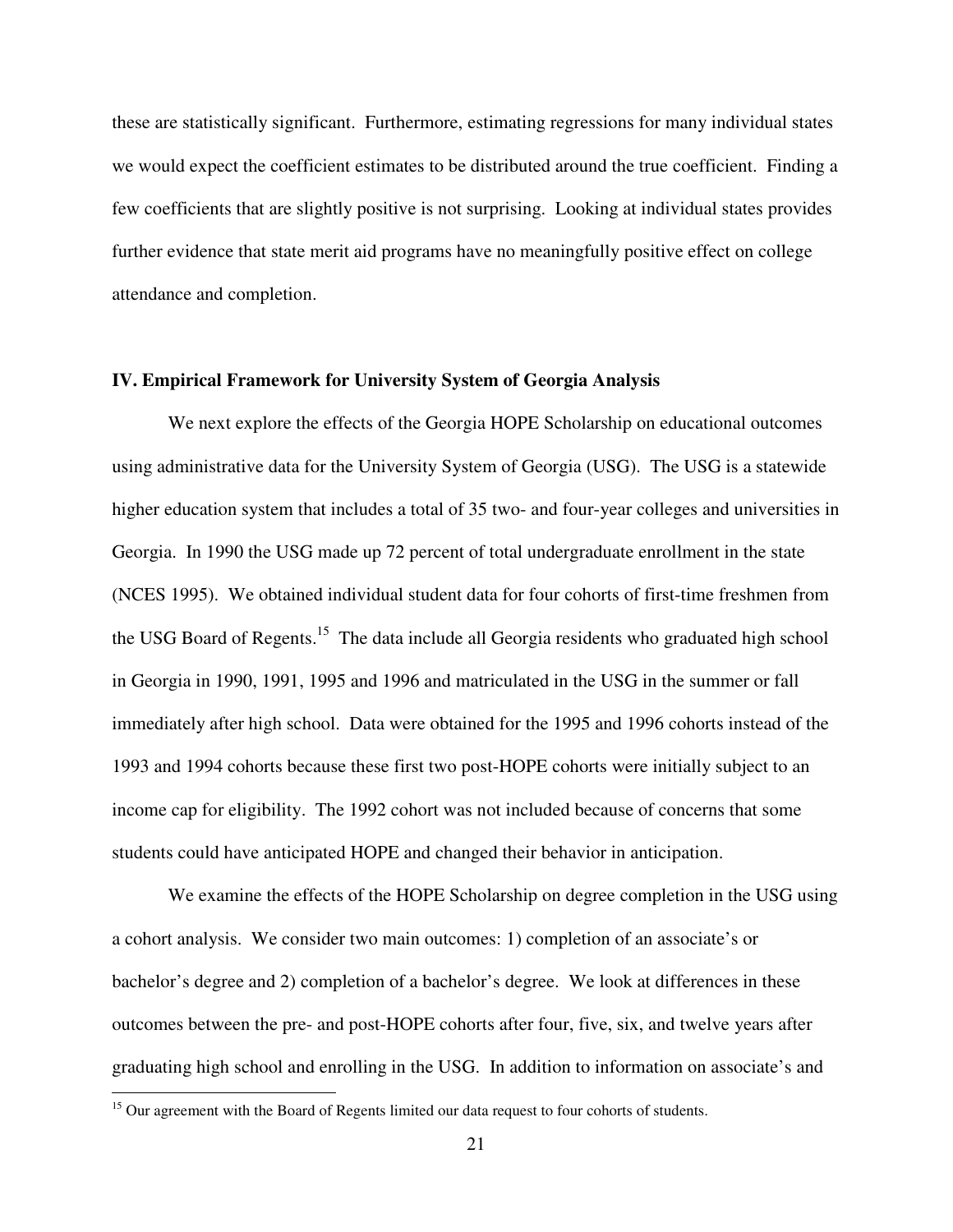bachelor's degrees awarded, the USG data also include sex, race, Hispanic origin, high school attended, SAT score, and core course high school GPA. Since previous literature suggests that HOPE caused average student quality in the USG to increase, we will control for this when making before and after HOPE comparisons. The linear probability model is as follows:

$$
P(Y_{it} = 1) = \beta X_{it} + \theta PostH OPE_t + \varepsilon_{it},
$$

Where  $\chi$  includes dummy variables for sex, race, Hispanic origin, high school attended, SAT score, and high school GPA, *PostHOPE* is a dummy equal to one for the 1995-96 cohorts and zero for the 1990-91 cohorts.<sup>16</sup> Therefore,  $\theta$  measures the effect of the HOPE program on degree completion in the USG holding student quality and demographics constant.

Note that the PostHOPE dummy equals one for all students in the post-HOPE cohort and not just students who received the HOPE Scholarship. We do not have the HOPE GPA needed to determine if pre-HOPE students would have qualified for HOPE had it existed. Henry, Rubenstein, and Bugler (2004) limit their analysis to post-HOPE students and estimate the effects of actual HOPE receipt on four-year degree completion based on differences between students with similar core GPAs but different HOPE GPAs. However, even controlling for core GPA, post-HOPE students who qualify for HOPE are likely higher quality and more motivated than those who do not. For example, marginal students with more to gain from receiving a HOPE Scholarship are more likely to take actions to gain eligibility such as taking more electives courses to boost their GPA above a 3.0. Less motivated students are less likely to take such actions to earn a HOPE Scholarship but are also less likely to take the necessary actions to succeed in college.

<u>.</u>

<sup>&</sup>lt;sup>16</sup> We also experimented with controlling for USG institution attended. Doing so does not meaningfully change the results.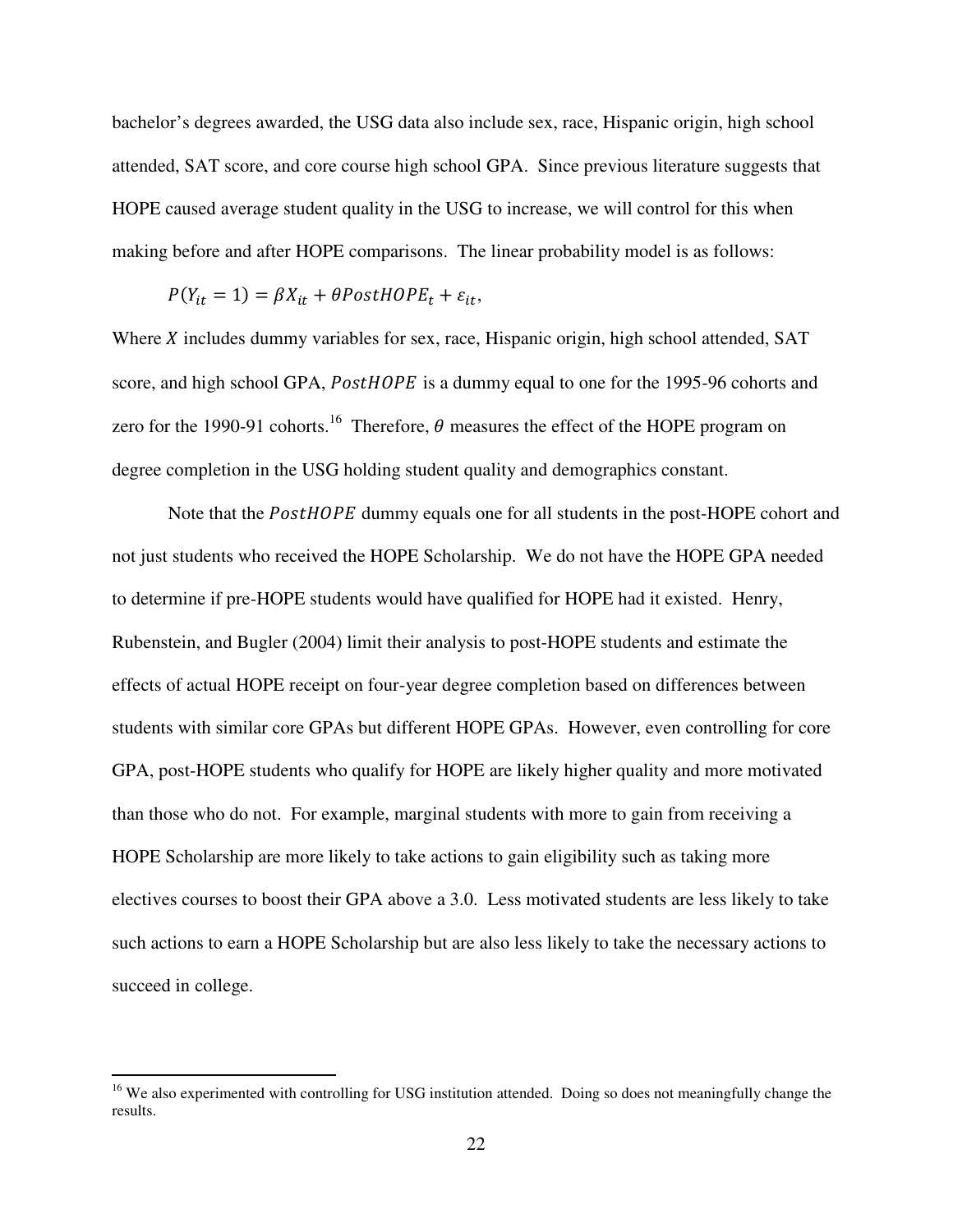#### **V. Empirical Results for University System of Georgia Analysis**

Table 9 presents the results for the USG analysis. Panel A presents results for completing an associate's or bachelor's degree and Panel B presents results for completing a bachelor's degree. The first column contains no control variables. The second column includes dummies for sex, race, Hispanic origin, and high school attended, but not SAT or high school GPA. The third column adds SAT dummies and the fourth adds high school GPA dummies. There is an important caveat for the fourth column. Sjoquist and Winters (2012b) argue that HOPE caused high school grade inflation for post-HOPE cohorts in Georgia. Inflated high school GPAs for post-HOPE students mean that one should be very cautious in interpreting results that control for high school GPA because looking at students with the same GPA compares lower quality post-HOPE students to higher quality pre-HOPE students. Since student quality is strongly positively correlated with degree completion, grade inflation will create a negative bias in  $\theta$  when controlling for high school GPA. Our preferred estimates, therefore, do not control for high school GPA, but we also report results that do. SAT score increases represent actual increases in student quality and should be controlled for, so our preferred specification is the third column that includes all of the controls except for high school GPA.

The results with no controls in the first column suggest a relatively small increase in degree completion in Panel A but a larger increase in Panel B for bachelor's degrees. The effects for bachelor's degrees are statistically significant for four, five, six, and twelve years after starting college based on standard errors clustered by year and the magnitudes increase slightly over time. However, there are only four cohorts so clustered standard errors should be interpreted with caution. The Conley-Taber procedure is not feasible since we have administrative data for only one state. Adding dummies for sex, race, Hispanic origin and high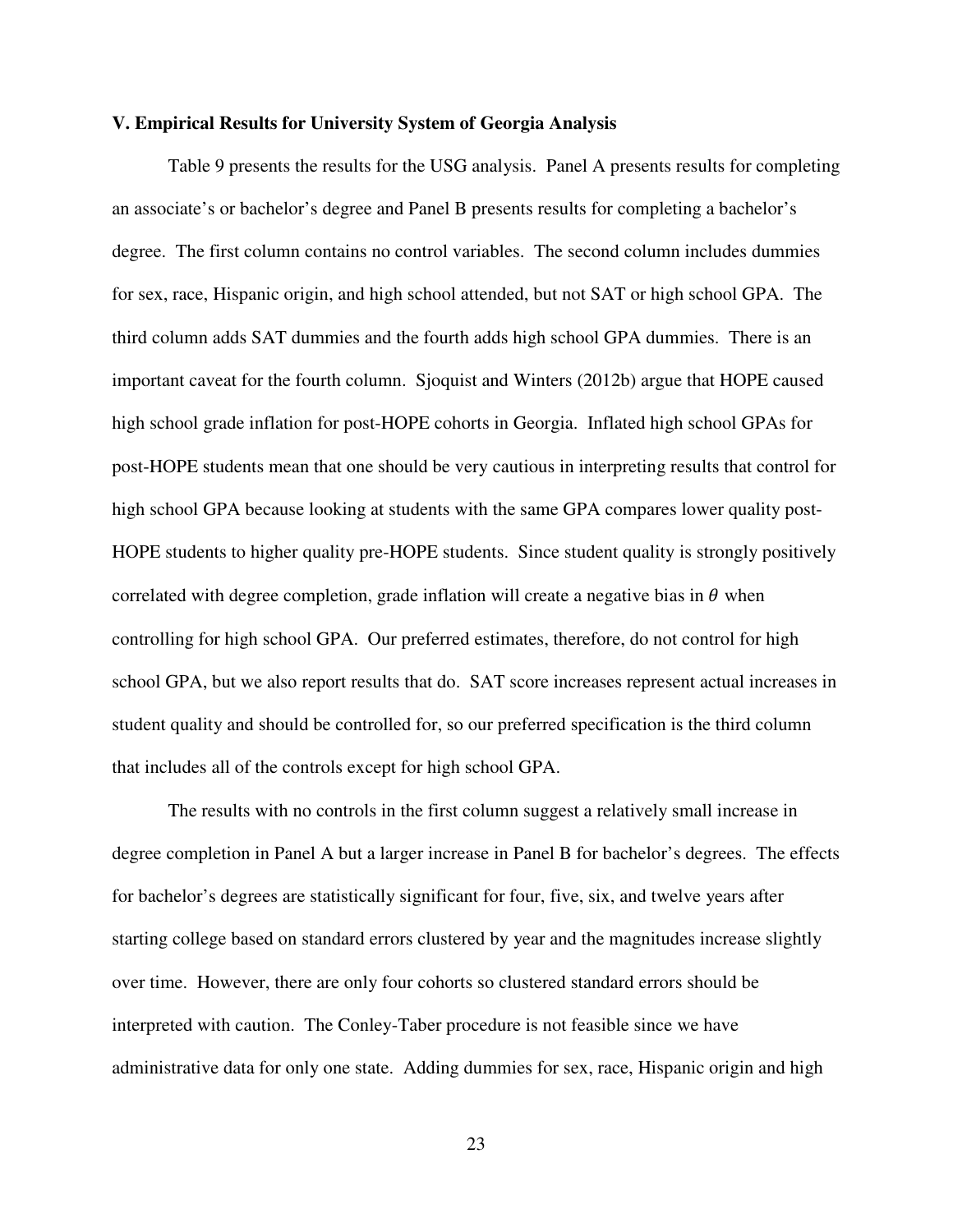school attended in the second column increases the coefficients slightly. However, controlling for student quality by adding the SAT score dummies in the third column reduces the coefficient estimates to roughly zero and makes them statistically insignificant. Adding high school GPA dummies in the fourth column causes the coefficient estimates to be negative and significant, which likely results from the negative bias created by post-HOPE grade inflation. The results for the preferred specification in column 3 suggest that controlling for changes in student quality using SAT scores HOPE had no meaningful effect on degree completion rates in the USG. These results reinforce our findings using the Census/ACS data.

#### **VI. Conclusion**

 Increasing the percentage of young people with a college education is an important goal for society but there is little consensus on how that can be best achieved. Providing financial aid, both need-based and merit-based, is often advocated as a useful policy tool. We examine the effects of recently adopted state merit-based financial aid programs on college attendance and degree completion. The small literature that exists has only looked at one or two states at a time and has provided mixed results. Our main analysis utilizes public use microdata samples from the 2000 Census and 2001-2010 American Community Survey (ACS) which allows us to estimate the effects of merit programs on educational outcomes for nine states with strong merit programs and 16 other states with weaker merit programs. We also utilize administrative student records for the University System of Georgia (USG) to take a more in depth look at the effects of the HOPE Scholarship on degree completion in Georgia.

 We find strong consistent evidence that state merit aid programs had no meaningfully positive effect on college attendance or degree completion. The coefficient estimates for our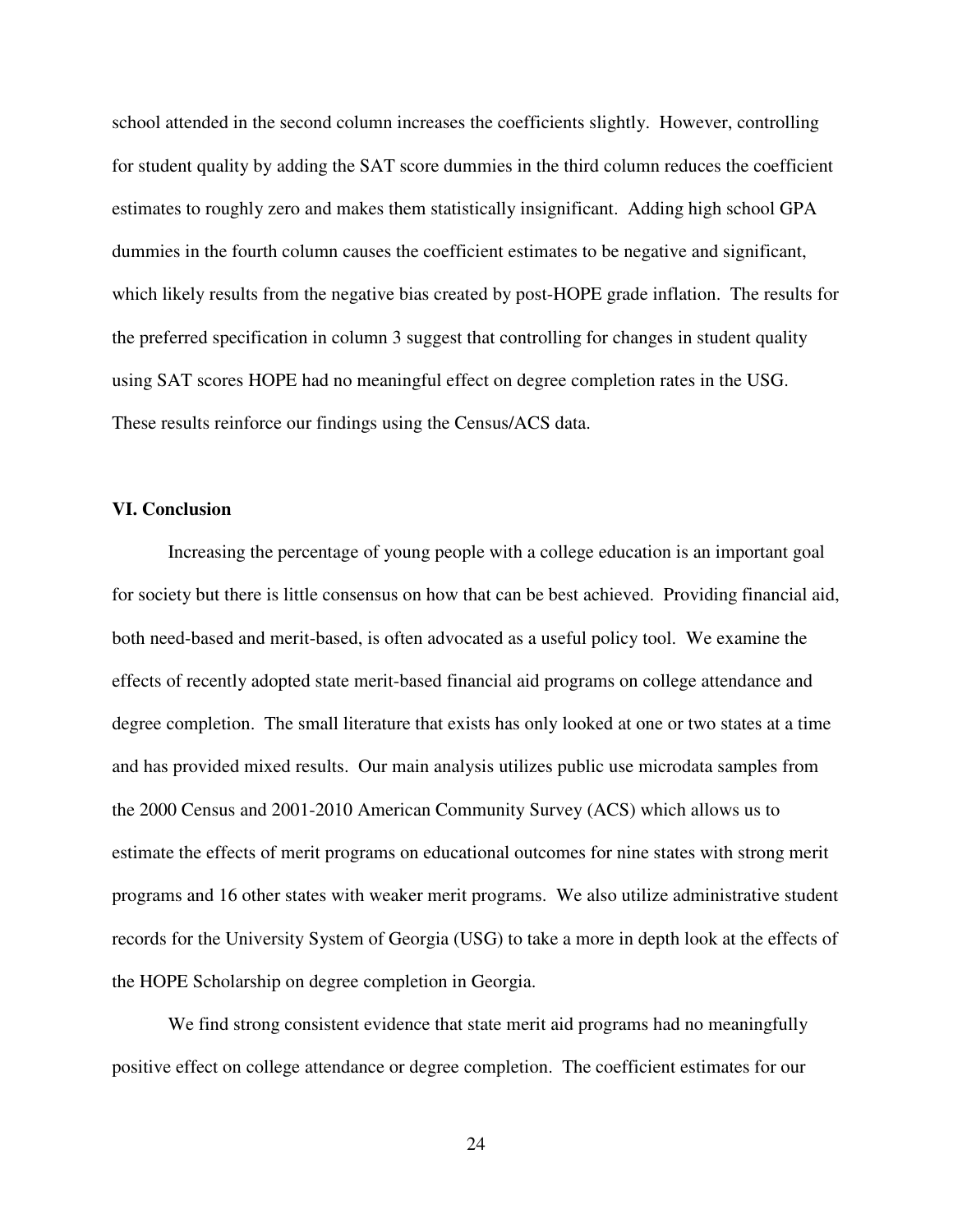preferred Census/ACS specification are small, negative, and statistically insignificant. We also consider a number of different robustness checks including varying the states included in the analysis and estimating separate merit effects for each of the 25 merit states. Coefficient estimates for the robustness checks are typically small and statistically insignificant, and more frequently negative than positive. Our preferred specification for the USG analysis also yields small and insignificant effects of the HOPE Scholarship on degree completion. While state merit aid programs may produce other benefits for their states, they do not appear to be effective at increasing the percentage of young people with a college education.

 Scott-Clayton (2011) argues that her results for West Virginia are driven by the requirement that to retain eligibility students must be enrolled full time. We use the Census/ACS data to explore this using a dummy variable equal to one if the state had such a requirement and found no effect. For the individual state regressions (Table 8) we do find that the merit dummy coefficients for West Virginia are positive for the degree completion regressions, but they are not statistically significant. For the other two states with strong merit aid programs that have a similar enrollment requirement (New Mexico and South Carolina), the coefficients on merit aid are negative and insignificant. Thus, we find no evidence that a full load requirement has an effect on college completion.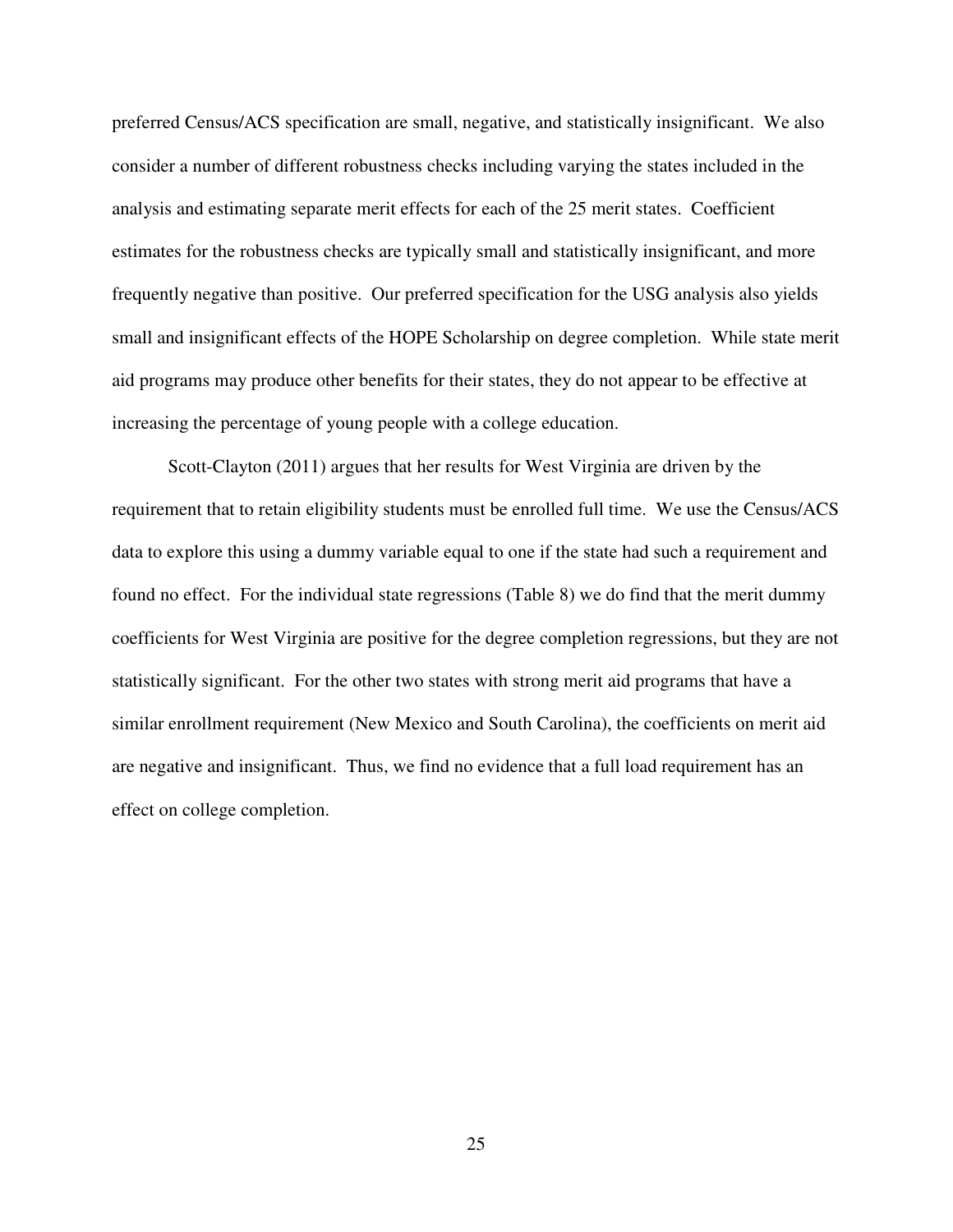#### **References**

- Bertrand, Marianne, Esther Duflo, and Sendhil Mullainathan (2004). "How Much Should We Trust Differences-in-Differences Estimates?" *Quarterly Journal of Economics* 119(1):249-75.
- Bound, John and Sarah Turner (2007). "Cohort Crowding: How Resources Affect Collegiate Attainment." *Journal of Public Economics*, 91 (5-6), 877-899.
- Bruce, Donald J. and Celeste K. Carruthers (2011). "Jackpot? The Impact of Lottery Scholarships on Enrollment and Earnings in Tennessee." Working paper, University of Tennessee.
- Cameron, A. Colin, Jonah B. Gelbach, and Douglas L. Miller (2008). "Bootstrap-Based Improvements for Inference with Clustered Errors." *Review of Economics and Statistics* 90(3):414-27.
- Card, David, and Thomas Lemieux (2000). "Dropout and Enrollment Trends in the Post-War Period: What Went Wrong in the 1970s?" In J. Gruber, *An Economic Analysis of Risky Behavior Among Youth* (pp. 439-482). Chicago: University of Chicago Press.
- Conley, Timothy G., and Christopher R. Taber (2011). "Inference with 'Difference in Differences' with a Small Number of Policy Changes." *Review of Economics and Statistics* 93(1):113-25.
- Cornwell, Christopher M., Kyung Hee Lee, and David B. Mustard (2005). Student Responses to Merit Scholarship Retention Rules." *Journal of Human Resources* 40(4):895–917.
- Cornwell, Christopher, David B. Mustard, and Deepa Sridhar (2006). "The Enrollment Effects of Merit-Based Financial Aid: Evidence from Georgia's HOPE Program." *Journal of Labor Economics* 24(4): 761-86.
- Donald, Stephen G., and Kevin Lang (2007). "Inference with Difference-in-Differences and Other Panel Data." *Review of Economics and Statistics* 89(2):221-33.
- Dynarski, Susan (2000). "Hope for Whom? Financial Aid for the Middle Class and Its Impact on College Attendance." *National Tax Journal Part 2* 53(3):629-61.
- Dynarski, Susan (2004). "The New Merit Aid". In College Choices: The Economics of Which College, When College, and How to Pay for It. Caroline M. Hoxby (ed) Chicago: University of Chicago Press. Pp. 63-97.
- Dynarski, Susan (2008). "Building the Stock of College-Educated Labor." *Journal of Human Resources* 43(3):576-610.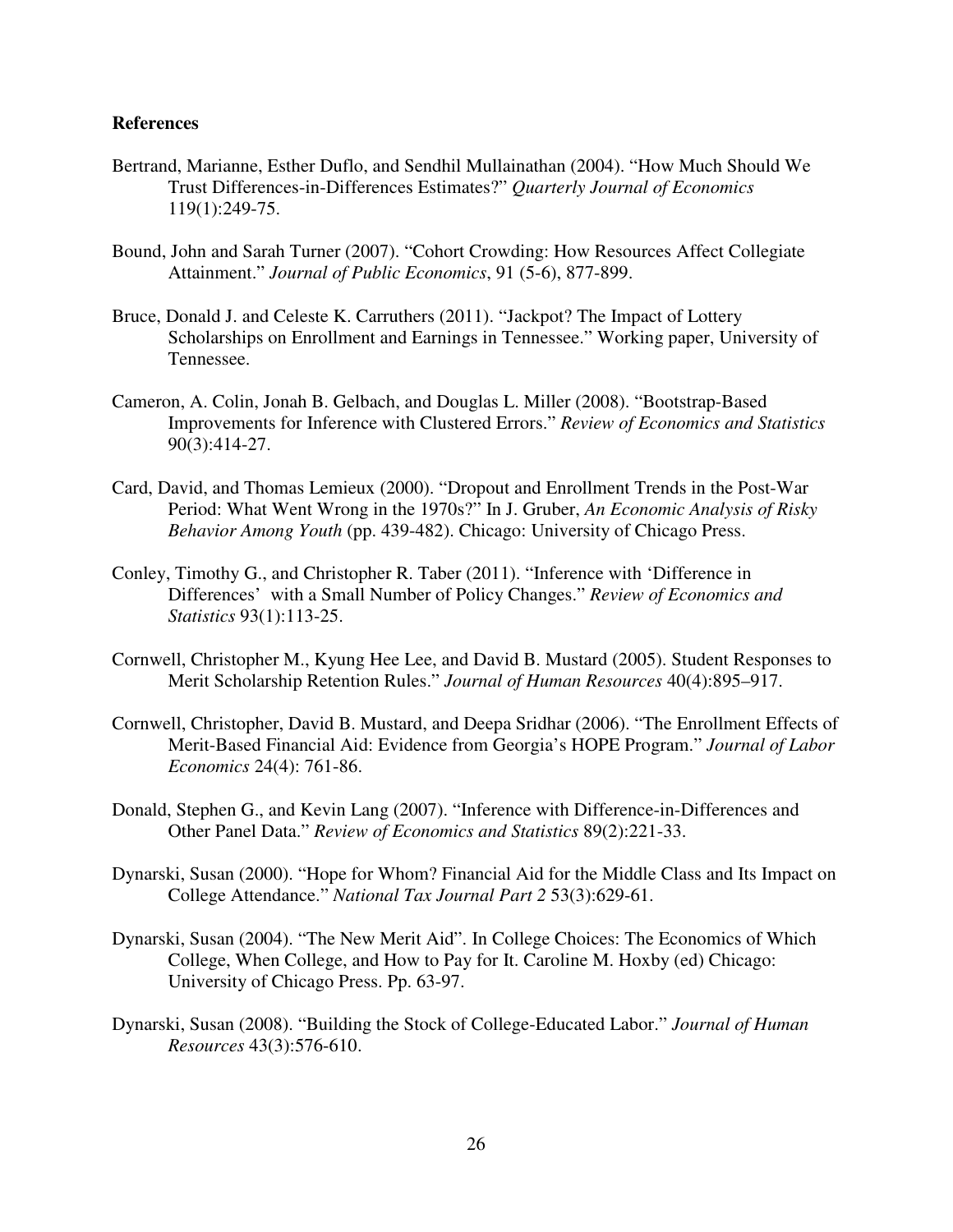- Farrell, Patricia L., and Gregory S. Kienzl (2009). "Are State Non-Need, Merit-Based Scholarship Programs Impacting College Enrollment?" *Education Finance and Policy*, 4(2), 150-174.
- Goldrick-Rab, Sara, Douglas N. Harris and Philip A. Trostel (2009). "Why Financial Aid Matters (or Does Not) for College Success: Toward a New Interdisciplinary Perspective." In In John C. Smart (Ed), *Higher Education: Handbook of Theory and Research*, volume 24. The Netherlands: Springer, 1-45.
- Goodman, Joshua (2008). "Who Merits Financial Aid?: Massachusetts' Adams Scholarship" *Journal of Public Economics* 92: 2121-2131.
- Hawley, Zackary B. and Jonathan C. Rork (2012). "The Case of State Funded Higher Education Scholarship Plans and Interstate Brain Drain." *Regional Science and Urban Economics*, Forthcoming.
- Heller, Donald E. (2004). "State merit scholarship programs: An overview." In Donald E. Heller & Patricia Marin, *State merit scholarship programs and racial inequality* (pp. 1-22). Cambridge, MA: The Civil Rights Project, Harvard University.
- Henry, Gary T., Ross Rubenstein, and Daniel T. Bugler (2004). "Is HOPE Enough? Impacts of Receiving and Losing Merit-Based Financial Aid." *Educational Policy* 18(5):686-709.
- Hickman, Daniel C. (2009). "The Effects of Higher Education Policy on the Location Decision of Individuals: Evidence from Florida's Bright Futures Scholarship Program." *Regional Science and Urban Economics*, 39 (5), 553-562.
- Imbens, Guido W. and Thomas Lemieux (2008). "Regression Discontinuity Designs: A Guide to Practice." *Journal of Econometrics* 142 (2): 615-635.
- Melguizo, Tatiana (2011). "A Review of the Theories Developed to Describe the Process of College Persistence and Attainment." In John C. Smart and Michael B. Paulsen (Eds), *Higher Education: Handbook of Theory and Research*, volume 26. The Netherlands: Springer, 395-424.
- National Center for Education Statistics (1995). *Digest of Education Statistics*. Washington, DC: U.S. Department of Education.
- National Center for Education Statistics (2012). Integrated Postsecondary Education System (IPEDS), Graduation Rates component. U.S. Department of Education. Available at http://nces.ed.gov/ipeds/datacenter/Default.aspx , accessed July 17, 2012.
- Orsuwan, Meechai, and Ronald H. Heck (2009). "Merit-Based Student Aid and Freshman Interstate College Migration: Testing A Dynamic Model of Policy Change." *Research in Higher Education,* 50 (1), 24-51.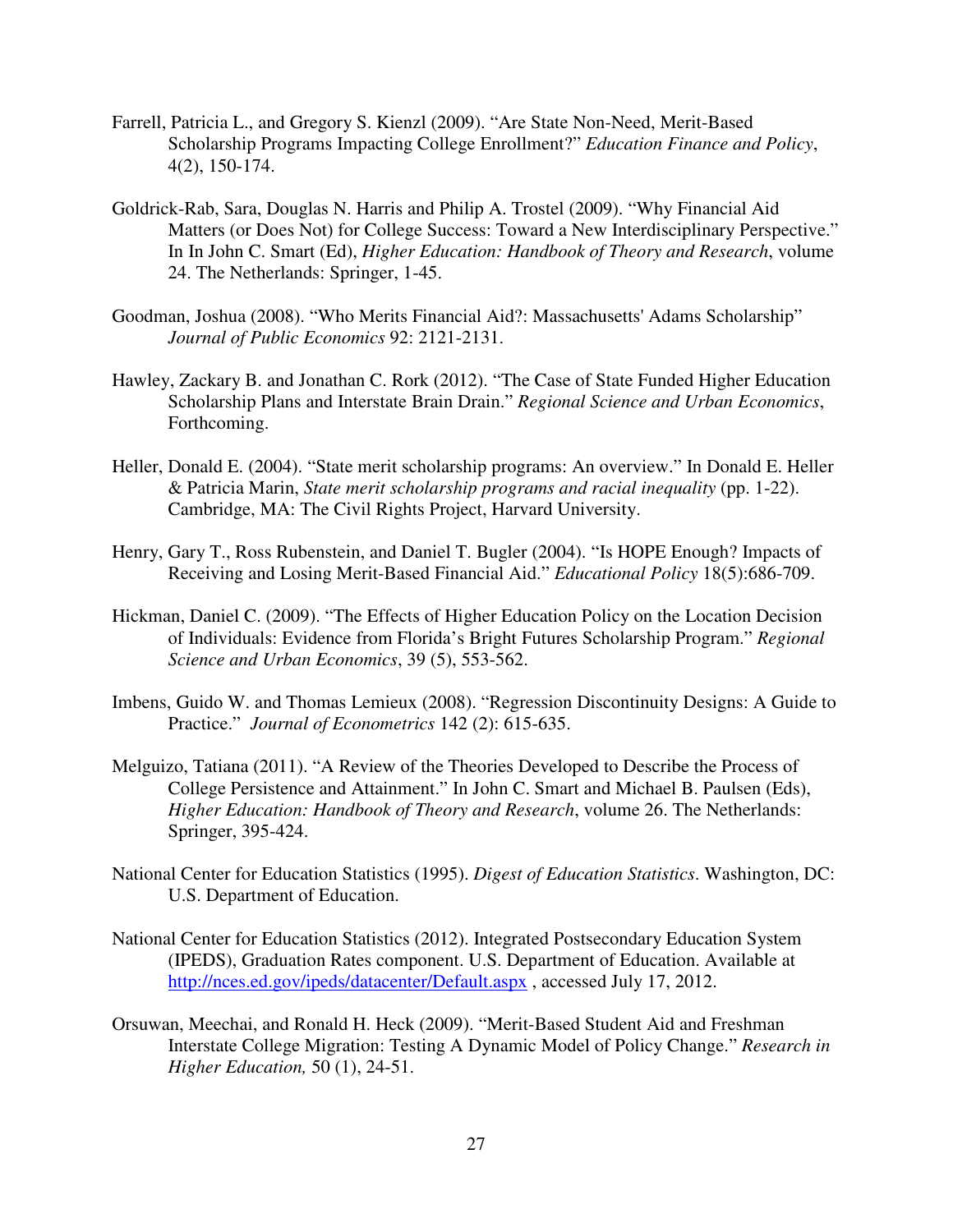- Passty, Benjamin W. (2012). "The Good Ones Go Fast: Education, Merit Aid, and Marriage Outcomes" Working Paper, University of Cincinnati.
- Resmovits, Joy (2012). "Arne Duncan To Report College Completion Rates Rise By Half A Percentage Point." *Huffington Post*. July 12, 2012. Available at http://www.huffingtonpost.com/2012/07/12/arne-duncan-college-completion-nationalgovernors-association-conference\_n\_1666529.html, accessed July 17, 2012.
- Ruggles, Steven J., Trent Alexander, Katie Genadek, Ronald Goeken, Matthew B. Schroeder, and Matthew Sobek (2010). Integrated Public Use Microdata Series: Version 5.0 [Machine-readable database]. Minneapolis: University of Minnesota.
- Scott-Clayton, Judith (2011). "On Money and Motivation: A Quasi-experimental Analysis of Financial Incentives for College Achievement." *Journal of Human Resources* 46(3): 614- 646.
- Singell, Larry D., Glen R. Waddell, and Bradley R. Curs (2006). "HOPE for the Pell? Institutional Effects in the Intersection of Merit-Based and Need-Based Aid." *Southern Economic Journal,* 73 (1), 79-99.
- Sjoquist, David L., and Mary Beth Walker (2010). *Informing Lottery Budget Decisions: HOPE and Pre-K*. FRC Report 215, Atlanta, GA: Fiscal Research Center, Andrew Young School of Policy Studies, Georgia State University.
- Sjoquist, David L., and John V. Winters (2012a). "Building the Stock of College-Educated Labor Revisited." *Journal of Human Resources* 47(1): 270–285.
- Sjoquist, David L., and John V. Winters (2012b). "The Effects of HOPE on Post-College Retention in the Georgia Workforce" Working Paper, Georgia State University.
- Titus, Marvin A. (2006). "No College Student Left Behind: The Influence of Financial Aspects of a State's Higher Education Policy on College Completion" *The Review of Higher Education* 29 (3): 293-317.
- Winters, John V. (2012). "Cohort Crowding and Nonresident College Enrollment." *Economics of Education Review*, 31(3): 30-40.
- Zhang, Liang, and Erik C. Ness. (2010). "Does State Merit-Based Aid Stem Brain Drain?" *Educational Evaluation and Policy Analysis*, 32 (2), 143-165.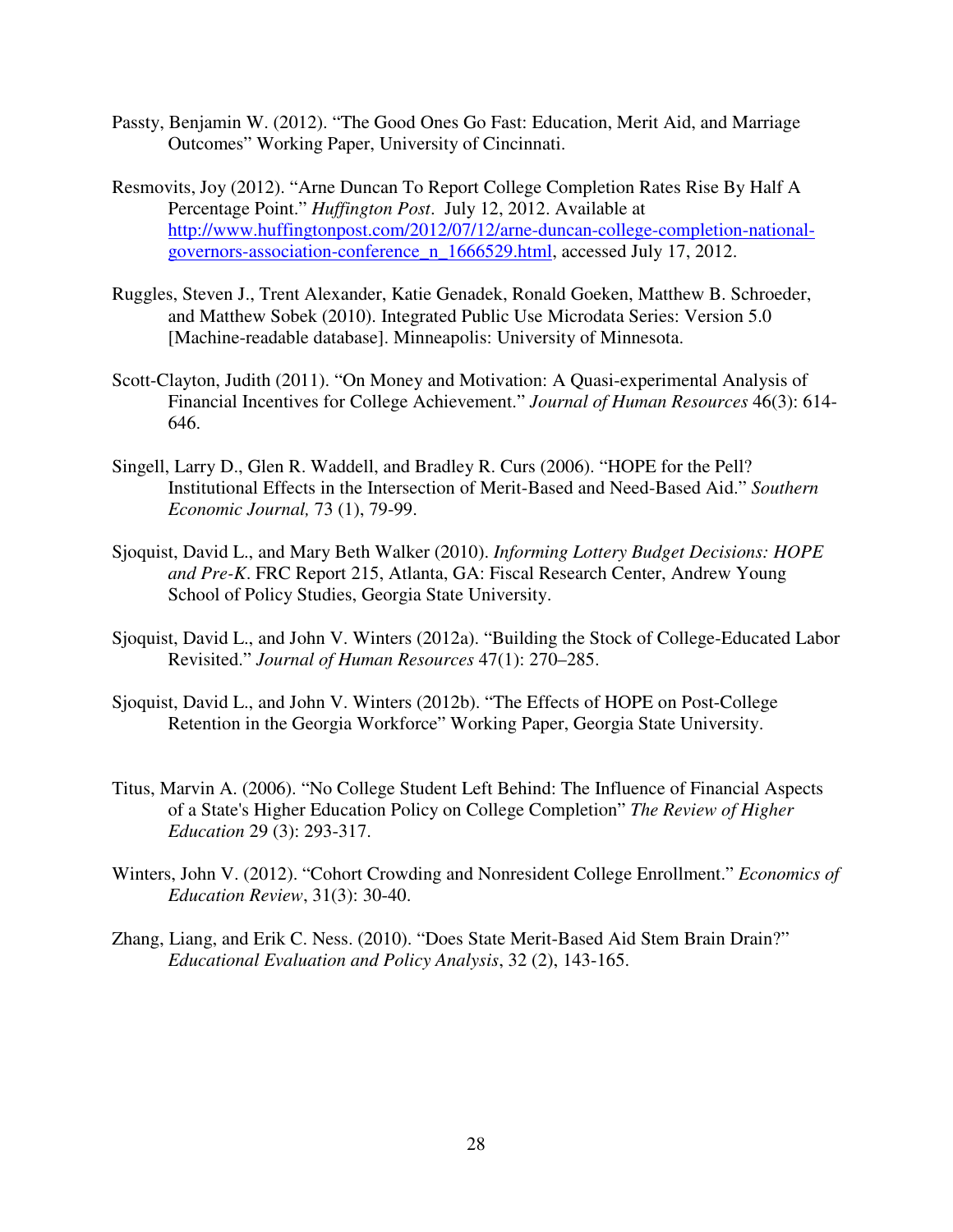| <b>State</b>             | <b>First Cohort</b> | Program Name                                |
|--------------------------|---------------------|---------------------------------------------|
| A. Strong Merit Programs |                     |                                             |
| Florida                  | 1997                | Florida Bright Futures Scholarship          |
| Georgia                  | 1993                | Georgia HOPE Scholarship                    |
| Kentucky                 | 1999                | Kentucky Educational Excellence Scholarship |
| Louisiana                | 1998                | Louisiana TOPS Scholarship                  |
| Nevada                   | 2000                | Nevada Millennium Scholarship               |
| New Mexico               | 1997                | New Mexico Lottery Success Scholarship      |
|                          |                     | South Carolina LIFE Scholarship (HOPE       |
| South Carolina           | 1998 (2001)         | Scholarship)                                |
| Tennessee                | 2003                | Tennessee HOPE Scholarship                  |
| West Virginia            | 2002                | West Virginia PROMISE Scholarship           |

Table 1: States with Strong and Weak Merit Programs Implemented 1991-2006

#### B. Weak Merit Programs Implemented 1991-2004

| 1999        | Alaska Scholars                               |
|-------------|-----------------------------------------------|
| 1991        | Arkansas Academic Challenge Scholarship       |
| 2001        | Competitive Cal Grant Program                 |
| 2001        | Robert R. Lee Promise Category B Scholarship  |
| 1999-2004   | Illinois Merit Recognition Scholarship        |
| 2002-2005   | Maryland HOPE Scholarship                     |
| 2000-2008   | Michigan Merit Award & Promise Scholarship    |
| 1996        | Mississippi TAG and ESG                       |
| 1997        | Missouri Bright Flight Scholarship            |
| 1997 (2004) | New Jersey OSRP (STARS)                       |
| 1997        | New York Scholarships for Academic Excellence |
| 1994        | North Dakota Scholars Program                 |
| 1996        | Oklahoma PROMISE Scholarship                  |
| 2004        | South Dakota Opportunity Scholarship          |
| 1999        | New Century Scholarship                       |
| 1999-2006   | <b>Washington PROMISE Scholarship</b>         |
|             |                                               |

#### C. Weak Merit Programs Implemented 2005-2006

| Delaware      | 2006 | Delaware SEED Scholarship                 |
|---------------|------|-------------------------------------------|
| Massachusetts | 2005 | John & Abigail Adams Scholarship          |
| Montana       | 2005 | Governor's Best and Brightest Scholarship |
| Wyoming       | 2006 | Hathaway Scholarship                      |

Sources: Dynarski (2004), Heller (2004), Hawley and Rork (2012), Passty (2012), the Brookings Institution and state agency websites.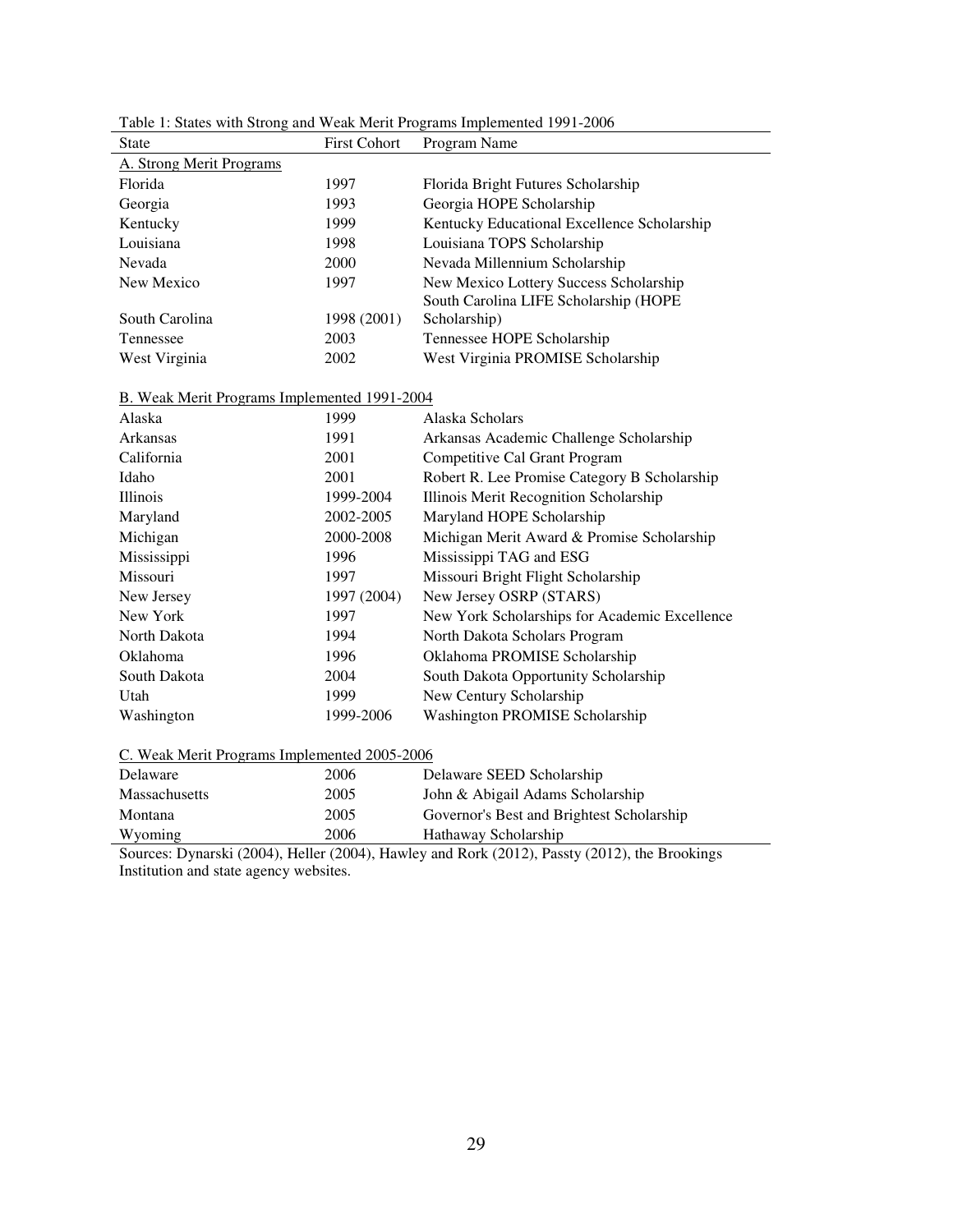| ັ                           |                     |       |            |       |           |           |
|-----------------------------|---------------------|-------|------------|-------|-----------|-----------|
|                             | <b>Strong Merit</b> |       | Weak Merit |       | Non-Merit |           |
|                             | Mean                | S.D.  | Mean       | S.D.  | Mean      | S.D.      |
| Any College                 | 0.562               | 0.496 | 0.656      | 0.475 | 0.635     | 0.481     |
| Associate's Degree +        | 0.315               | 0.464 | 0.392      | 0.488 | 0.388     | 0.487     |
| Bachelor's Degree +         | 0.234               | 0.424 | 0.302      | 0.459 | 0.300     | 0.458     |
| Merit                       | 0.415               | 0.493 | 0.323      | 0.468 | 0.000     | 0.000     |
| Age                         | 26.967              | 1.998 | 26.965     | 2.004 | 26.978    | 2.001     |
| Female                      | 0.511               | 0.500 | 0.504      | 0.500 | 0.505     | 0.500     |
| White                       | 0.696               | 0.460 | 0.677      | 0.467 | 0.767     | 0.422     |
| <b>Black</b>                | 0.229               | 0.420 | 0.131      | 0.338 | 0.108     | 0.310     |
| Hispanic                    | 0.050               | 0.218 | 0.136      | 0.343 | 0.090     | 0.286     |
| Asian                       | 0.005               | 0.072 | 0.024      | 0.154 | 0.012     | 0.108     |
| Other                       | 0.020               | 0.140 | 0.031      | 0.172 | 0.024     | 0.152     |
| Log Cohort Size             | 11.267              | 0.588 | 11.917     | 0.920 | 11.392    | 0.875     |
| <b>Unemployment Rate</b>    | 5.576               | 1.271 | 5.918      | 1.488 | 4.969     | 1.306     |
| Log Median Household Income | 10.310              | 0.179 | 10.488     | 0.205 | 10.449    | 0.205     |
| Returns to BA Degree        | 0.260               | 0.138 | 0.245      | 0.097 | 0.240     | 0.130     |
| <b>Total Observations</b>   | 373,890             |       | 1,027,030  |       |           | 1,100,230 |
|                             |                     |       |            |       |           |           |

Table 2: Summary Statistics for Strong, Weak and Non-Merit Birth States, 2000-2010 Census/ACS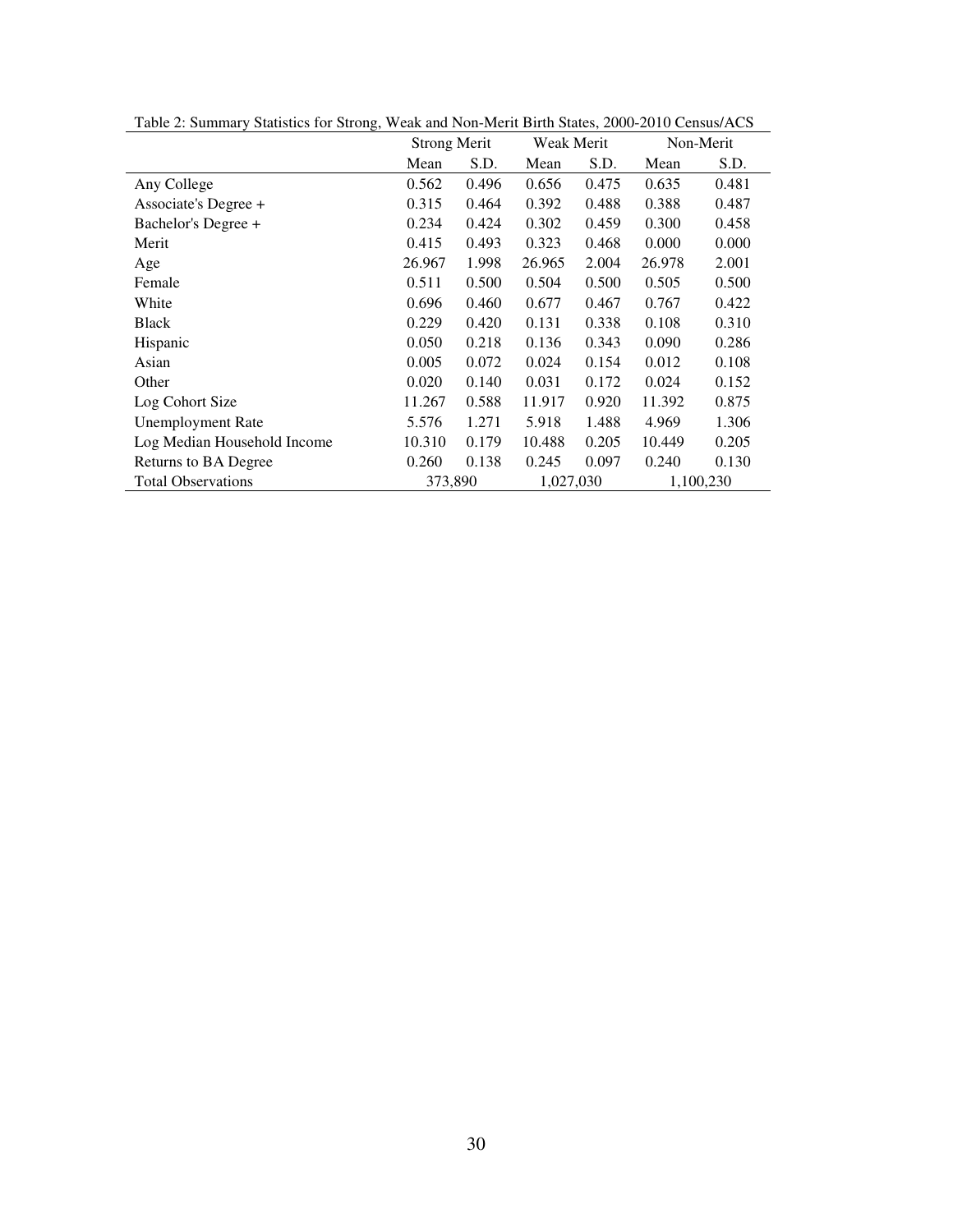| (1)                  | (2)                  | (3)                  | (4)                  |
|----------------------|----------------------|----------------------|----------------------|
| $-0.0046$            | $-0.0018$            | $-0.0026$            | $-0.0053$            |
| (0.0066)             | (0.0055)             | (0.0044)             | (0.0064)             |
| $[-0.0122 \ 0.0129]$ | $[-0.0085 \ 0.0154]$ | $[-0.0096 \ 0.0126]$ | $[-0.0119 \ 0.0021]$ |
| $-0.0046$            | $-0.0016$            | $-0.0025$            | 0.0011               |
| (0.0040)             | (0.0029)             | (0.0027)             | (0.0037)             |
| $[-0.0100 \ 0.0104]$ | $[-0.0070 \ 0.0117]$ | $[-0.0074 \ 0.0115]$ | $[-0.0036 \ 0.0070]$ |
| $-0.0063$            | $-0.0036$            | $-0.0045$            | $-0.0025$            |
| (0.0048)             | (0.0039)             | (0.0034)             | (0.0033)             |
| $[-0.0149 \ 0.0096]$ | $[-0.0124 \ 0.0101]$ | $[-0.0127 \ 0.0067]$ | $[-0.0082 \ 0.0046]$ |
| Yes                  | Yes                  | Yes                  | Yes                  |
| Yes                  | Yes                  | Yes                  | Yes                  |
| Yes                  | Yes                  | Yes                  | Yes                  |
| N <sub>0</sub>       | Yes                  | Yes                  | Yes                  |
|                      |                      |                      |                      |
| N <sub>0</sub>       | N <sub>0</sub>       | Yes                  | Yes                  |
| No                   | No                   | No                   | Yes                  |
| Treatment            | Treatment            | Treatment            | Treatment            |
| Excluded             | Excluded             | Excluded             | Excluded             |
| Control              | Control              | Control              | Control              |
| 24-30                | $24 - 30$            | 24-30                | 24-30                |
| 2000-2010            | 2000-2010            | 2000-2010            | 2000-2010            |
|                      |                      |                      |                      |

Table 3: Merit Program Effects with and without Additional Demographic and State Variables

Notes: Standard errors in parentheses are clustered by state of birth. Conley-Taber 95% confidence intervals are in brackets.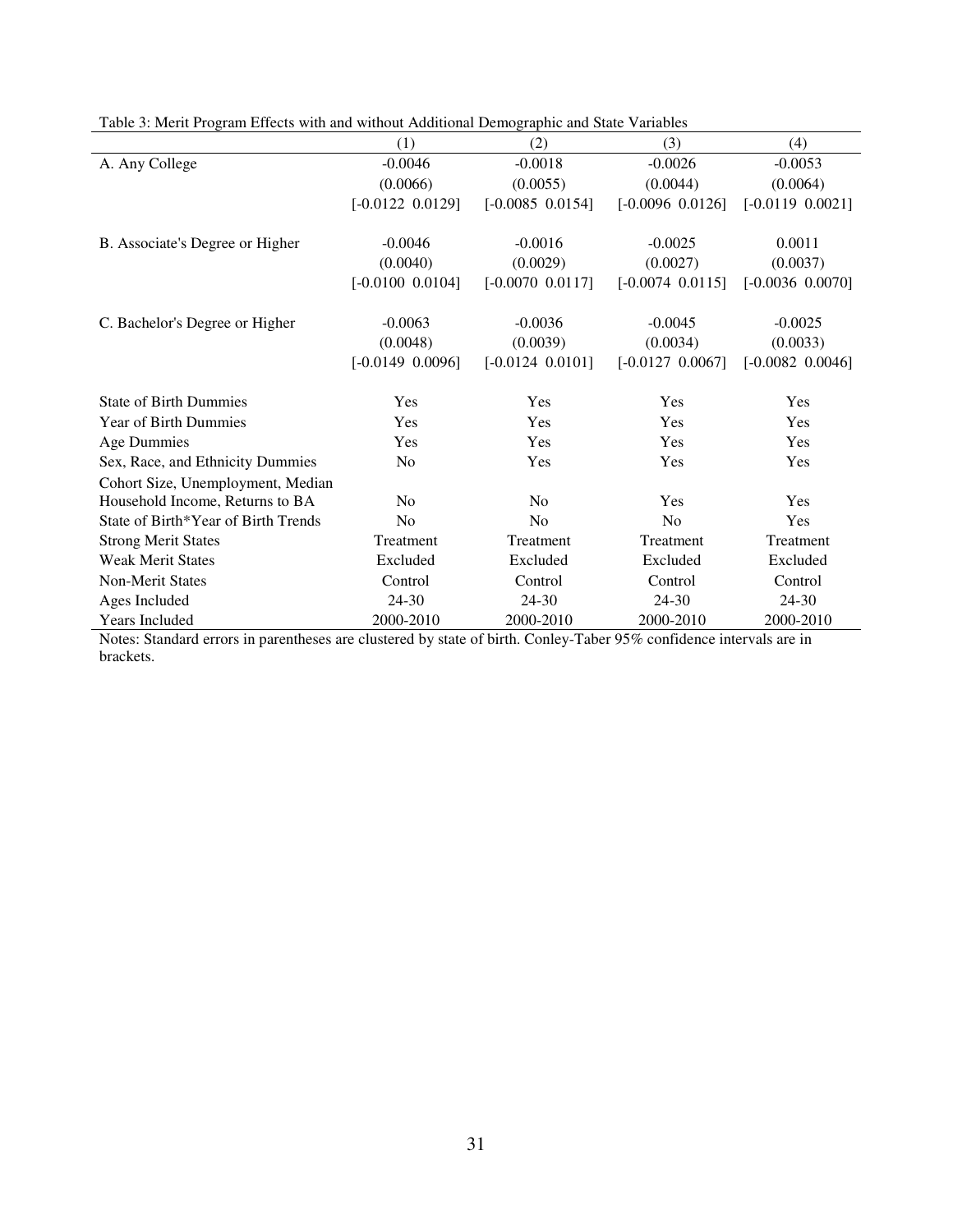|                                 | (1)                  | (2)                  | (3)                  | (4)         | (5)       |
|---------------------------------|----------------------|----------------------|----------------------|-------------|-----------|
| A. Any College                  | $-0.0026$            | $-0.0025$            | 0.0012               | $-0.0081$   | 0.0005    |
|                                 | (0.0044)             | (0.0028)             | (0.0039)             | (0.0052)    | (0.0029)  |
|                                 | $[-0.0096 \ 0.0126]$ | $[-0.0040 \ 0.0095]$ | $[-0.0050 \ 0.0147]$ | [N/A]       | [N/A]     |
| B. Associate's Degree or Higher | $-0.0025$            | $-0.0008$            | $-0.0005$            | $-0.0013$   | 0.0009    |
|                                 | (0.0027)             | (0.0028)             | (0.0025)             | (0.0034)    | (0.0031)  |
|                                 | $[-0.0074 \ 0.0115]$ | $[-0.0028 \ 0.0120]$ | $[-0.0060 \ 0.0142]$ | [N/A]       | [N/A]     |
| C. Bachelor's Degree or Higher  | $-0.0045$            | $-0.0033$            | $-0.0011$            | $-0.0058$   | 0.0004    |
|                                 | (0.0034)             | (0.0024)             | (0.0034)             | $(0.0030)*$ | (0.0025)  |
|                                 | $[-0.0127 \ 0.0067]$ | $[-0.0063 \ 0.0068]$ | $[-0.0086 \ 0.0122]$ | [N/A]       | [N/A]     |
| <b>State of Birth Dummies</b>   | Yes                  | Yes                  | Yes                  | Yes         | Yes       |
| Year of Birth Dummies           | Yes                  | Yes                  | Yes                  | Yes         | Yes       |
| <b>Age Dummies</b>              | Yes                  | Yes                  | Yes                  | Yes         | Yes       |
| Sex, Race/Ethnicity Dummies     | Yes                  | Yes                  | Yes                  | Yes         | Yes       |
| Cohort Size, Unemployment,      |                      |                      |                      |             |           |
| Med. HH Income, Returns to BA   | Yes                  | Yes                  | Yes                  | Yes         | Yes       |
| <b>Strong Merit States</b>      | Treatment            | Treatment            | Treatment            | Treatment   | Treatment |
| <b>Weak Merit States</b>        | Excluded             | Treatment            | Control              | Excluded    | Treatment |
| <b>Non-Merit States</b>         | Control              | Control              | Control              | Excluded    | Excluded  |
| <b>Total States</b>             | 35                   | 51                   | 51                   | 9           | 25        |
| Ages Included                   | 24-30                | 24-30                | 24-30                | 24-30       | 24-30     |
|                                 |                      |                      |                      | $2000 -$    |           |
| Years Included                  | 2000-2010            | 2000-2010            | 2000-2010            | 2010        | 2000-2010 |

Table 4: Merit Program Effects for Different Treatment and Control States

Notes: Standard errors in parentheses are clustered by state of birth. Conley-Taber 95% confidence intervals are in brackets; these are not computed for columns 4 and 5 because there are no states included that did not implement a policy change. \*Significant at 10% based on standard errors clustered by state of birth.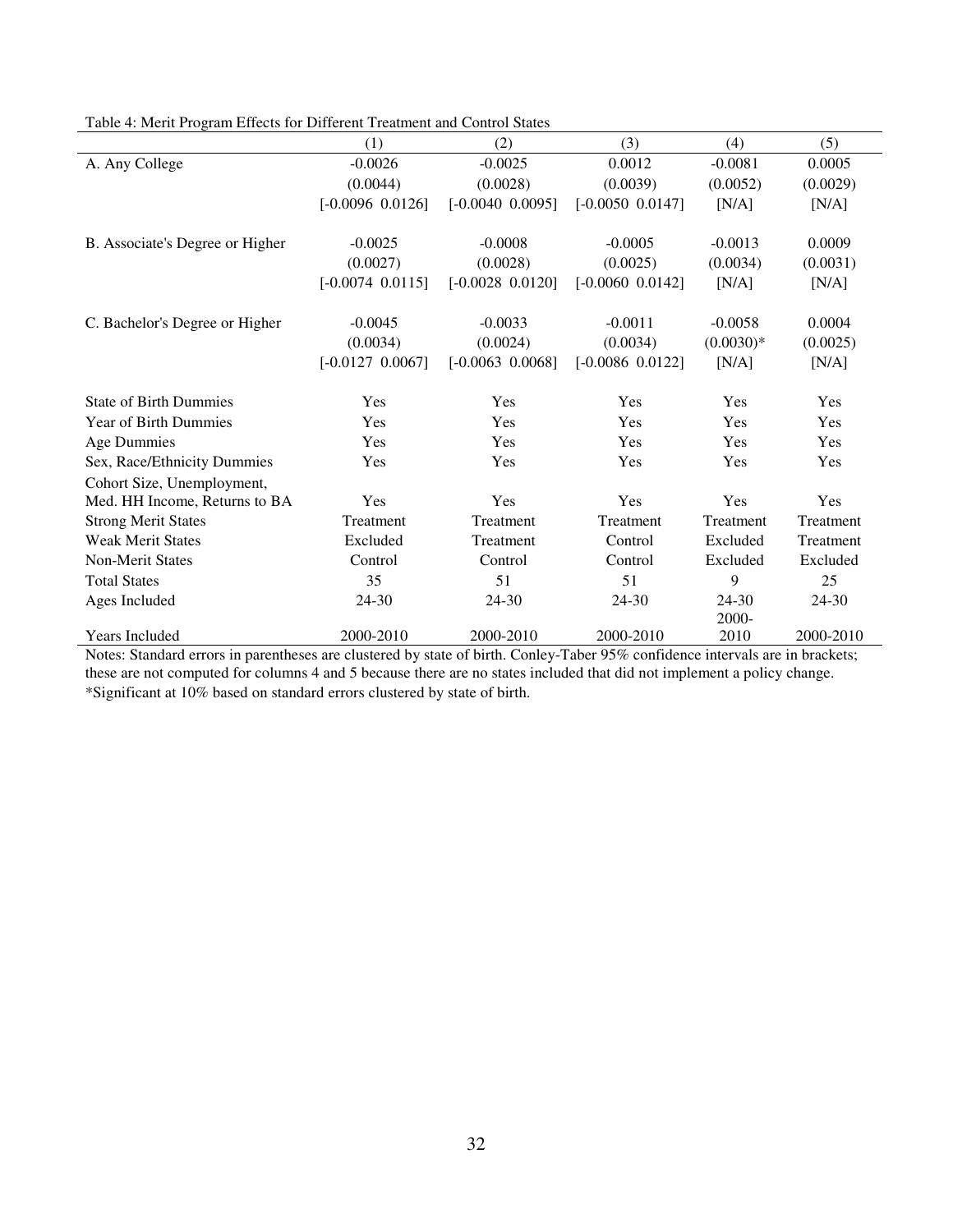|                                   | (1)                  | (2)                   | (3)                  |
|-----------------------------------|----------------------|-----------------------|----------------------|
|                                   | Excluding "Marginal" | Using Probability of  | Accounting           |
|                                   | <b>Birth Cohorts</b> | Living in Birth State | for Both             |
| A. Any College                    | $-0.0032$            | $-0.0025$             | $-0.0028$            |
|                                   | (0.0058)             | (0.0058)              | (0.0075)             |
|                                   | $[-0.0116 0.0156]$   | $[-0.0112 \ 0.0166]$  | $[-0.0129 \ 0.0211]$ |
| B. Associate's Degree or Higher   | $-0.0054$            | $-0.0031$             | $-0.0065$            |
|                                   | (0.0043)             | (0.0035)              | (0.0056)             |
|                                   | $[-0.0120 0.0141]$   | $[-0.0100 \ 0.0140]$  | $[-0.0150 \ 0.0187]$ |
| C. Bachelor's Degree or Higher    | $-0.0067$            | $-0.0056$             | $-0.0082$            |
|                                   | $(0.0037)*$          | (0.0045)              | (0.0049)             |
|                                   | $[-0.0176 \ 0.0082]$ | $[-0.0171 0.0109]$    | $[-0.0213 \ 0.0109]$ |
| <b>State of Birth Dummies</b>     | Yes                  | Yes                   | Yes                  |
| Year of Birth Dummies             | Yes                  | Yes                   | Yes                  |
| <b>Age Dummies</b>                | Yes                  | Yes                   | Yes                  |
| Sex, Race, and Ethnicity Dummies  | Yes                  | Yes                   | Yes                  |
| Cohort Size, Unemployment, Median |                      |                       |                      |
| Household Income, Returns to BA   | Yes                  | Yes                   | Yes                  |
| <b>Strong Merit States</b>        | Treatment            | Treatment             | Treatment            |
| <b>Weak Merit States</b>          | Excluded             | Excluded              | Excluded             |
| <b>Non-Merit States</b>           | Control              | Control               | Control              |
| Ages Included                     | 24-30                | 24-30                 | 24-30                |
| <b>Years Included</b>             | 2000-2010            | 2000-2010             | 2000-2010            |

Table 5: Merit Program Effects Accounting for Measurement Error in Treatment Status

Notes: Standard errors in parentheses are clustered by state of birth. Conley-Taber 95% confidence intervals are in brackets. Column (1) excludes from the sample persons who were age 18 in the year of or year before the merit program was implemented in their birth state. Column (2) measures merit exposure by the predicted probability of going to high school in a merit state based on state of birth. See text for further details.

\*Significant at 10% based on standard errors clustered by state of birth.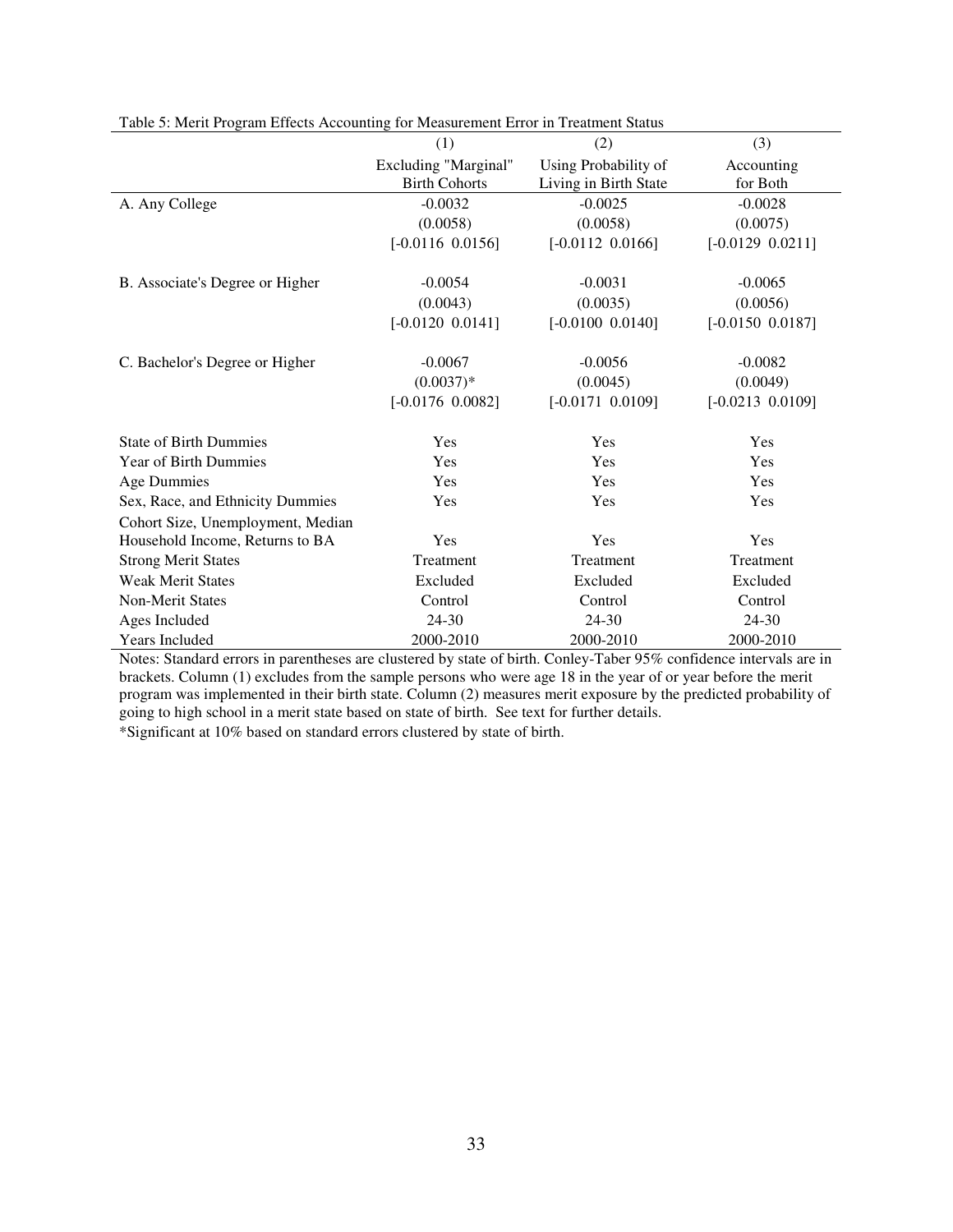|                                 | (1)                  | (2)                  | (3)                  | (4)                  |
|---------------------------------|----------------------|----------------------|----------------------|----------------------|
|                                 | White                | White                | Non-White            | Non-White            |
|                                 | Non-Hispanic         | Non-Hispanic         | or Hispanic          | or Hispanic          |
|                                 | Men                  | Women                | Men                  | Women                |
| A. Any College                  | $-0.0059$            | 0.0066               | $-0.0199$            | $-0.0097$            |
|                                 | (0.0101)             | (0.0061)             | $(0.0063)$ ***       | (0.0067)             |
|                                 | $[-0.0200 \ 0.0126]$ | $[-0.0048 \ 0.0279]$ | $[-0.0548 \ 0.0261]$ | $[-0.0387 \ 0.0534]$ |
|                                 |                      |                      |                      |                      |
| B. Associate's Degree or Higher | $-0.0021$            | $-0.0100$            | 0.0066               | $-0.0045$            |
|                                 | (0.0066)             | $(0.0052)*$          | (0.0087)             | (0.0071)             |
|                                 | $[-0.0122 \ 0.0204]$ | $[-0.0239 \ 0.0105]$ | $[-0.0202 \ 0.0359]$ | $[-0.0338 \ 0.0299]$ |
|                                 |                      |                      |                      |                      |
| C. Bachelor's Degree or Higher  | $-0.0084$            | $-0.0085$            | $-0.0040$            | 0.0023               |
|                                 | (0.0056)             | $(0.0048)*$          | (0.0086)             | (0.0048)             |
|                                 | $[-0.0229 \ 0.0170]$ | $[-0.0242 \ 0.0101]$ | $[-0.0188 \ 0.0301]$ | $[-0.0306 0.0412]$   |
| <b>State of Birth Dummies</b>   | Yes                  | Yes                  | Yes                  | Yes                  |
| Year of Birth Dummies           | Yes                  | Yes                  | Yes                  | Yes                  |
| <b>Age Dummies</b>              | Yes                  | Yes                  | Yes                  | Yes                  |
| Race and Ethnicity Dummies      | N/A                  | N/A                  | Yes                  | Yes                  |
| Cohort Size, Unemployment,      |                      |                      |                      |                      |
| Med. HH Income, Returns to BA   | Yes                  | Yes                  | Yes                  | Yes                  |
| <b>Strong Merit States</b>      | Treatment            | Treatment            | Treatment            | Treatment            |
| <b>Weak Merit States</b>        | Excluded             | Excluded             | Excluded             | Excluded             |
| <b>Non-Merit States</b>         | Control              | Control              | Control              | Control              |
| Ages Included                   | $24 - 30$            | 24-30                | 24-30                | 24-30                |
| <b>Years Included</b>           | 2000-2010            | 2000-2010            | 2000-2010            | 2000-2010            |

# Table 6: Merit Program Effects by Sex and Race/Ethnicity

Notes: Standard errors in parentheses are clustered by state of birth. Conley-Taber 95% confidence intervals are in brackets. \*Significant at 10% based on standard errors clustered by state of birth; \*\*\*Significant at 1%.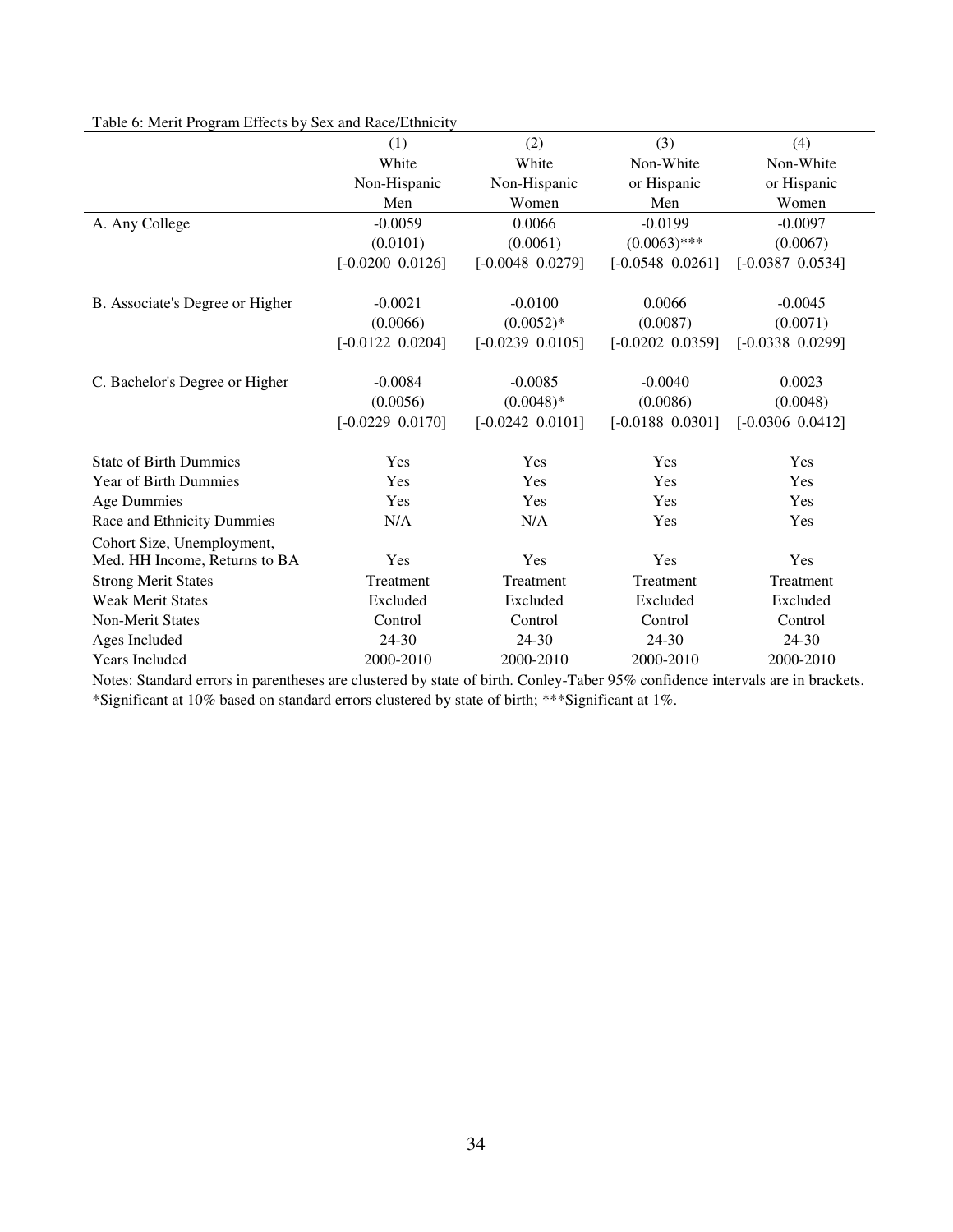| Table 7: Merit Program Effects by Age |                      |                      |                      |
|---------------------------------------|----------------------|----------------------|----------------------|
|                                       | Any College          | Associate's Degree + | Bachelor's Degree +  |
| Age 22                                | $-0.0137$            | $-0.0182$            | $-0.0094$            |
|                                       | (0.0088)             | $(0.0107)*$          | (0.0062)             |
|                                       | $[-0.0317 \ 0.0222]$ | $[-0.0378 - 0.0011]$ | $[-0.0207 \ 0.0122]$ |
| Age 23                                | 0.002                | 0.0095               | $-0.0032$            |
|                                       | (0.0120)             | (0.0088)             | (0.0103)             |
|                                       | $[-0.0290 0.0397]$   | $[-0.0194 \ 0.0430]$ | $[-0.0273 \ 0.0171]$ |
| Age 24                                | 0.0073               | 0.0182               | 0.0012               |
|                                       | (0.0153)             | (0.0117)             | (0.0111)             |
|                                       | $[-0.0150 \ 0.0402]$ | $[0.0037 \ 0.0454]$  | $[-0.0135 \ 0.0288]$ |
| Age 25                                | $-0.0121$            | $-0.003$             | $-0.0165$            |
|                                       | (0.0094)             | (0.0080)             | (0.0101)             |
|                                       | $[-0.0311 \ 0.0251]$ | $[-0.0215 \ 0.0279]$ | $[-0.0319 \ 0.0040]$ |
| Age 26                                | $-0.0291$            | $-0.0079$            | $-0.0169$            |
|                                       | $(0.0067)$ ***       | (0.0071)             | $(0.0057)$ ***       |
|                                       | $[-0.0501 - 0.0023]$ | $[-0.0264 \ 0.0188]$ | $[-0.0339 0.0136]$   |
| Age 27                                | $-0.0021$            | $-0.014$             | $-0.0145$            |
|                                       | (0.0098)             | $(0.0051)$ **        | $(0.0038)$ ***       |
|                                       | $[-0.0214 \ 0.0364]$ | $[-0.0264 \ 0.0215]$ | $[-0.0290 0.0141]$   |
| Age 28                                | $-0.0009$            | 0.004                | 0.0074               |
|                                       | (0.0122)             | (0.0124)             | (0.0097)             |
|                                       | $[-0.0374 \ 0.0243]$ | $[-0.0345 \ 0.0388]$ | $[-0.0206 0.0398]$   |
| Age 29                                | $-0.0041$            | $-0.0148$            | $-0.0127$            |
|                                       | (0.0068)             | (0.0104)             | (0.0102)             |
|                                       | $[-0.0285 \ 0.0364]$ | $[-0.0348 \ 0.0226]$ | $[-0.0366 \ 0.0200]$ |
| Age 30                                | 0.0241               | 0.0092               | 0.0193               |
|                                       | $(0.0108)$ **        | (0.0165)             | (0.0149)             |
|                                       | $[-0.0072 \ 0.0616]$ | $[-0.0232 \ 0.0411]$ | $[-0.0204 \ 0.0437]$ |
| Age 31                                | $-0.0133$            | $-0.0067$            | $-0.0028$            |
|                                       | (0.0136)             | (0.0151)             | (0.0083)             |
|                                       | $[-0.0768 \ 0.0347]$ | $[-0.0692 \ 0.0409]$ | $[-0.0511 \ 0.0369]$ |

Notes: Regressions include dummies for state of birth, year of birth, age, sex, race, and ethnicity and the additional state controls. Weak merit states are excluded from the analysis. Standard errors in parentheses are clustered by state of birth. Conley-Taber 95% confidence intervals are in brackets.

\*Significant at 10% based on standard errors clustered by state of birth; \*\*Significant at 5%; \*\*\*Significant at 1%.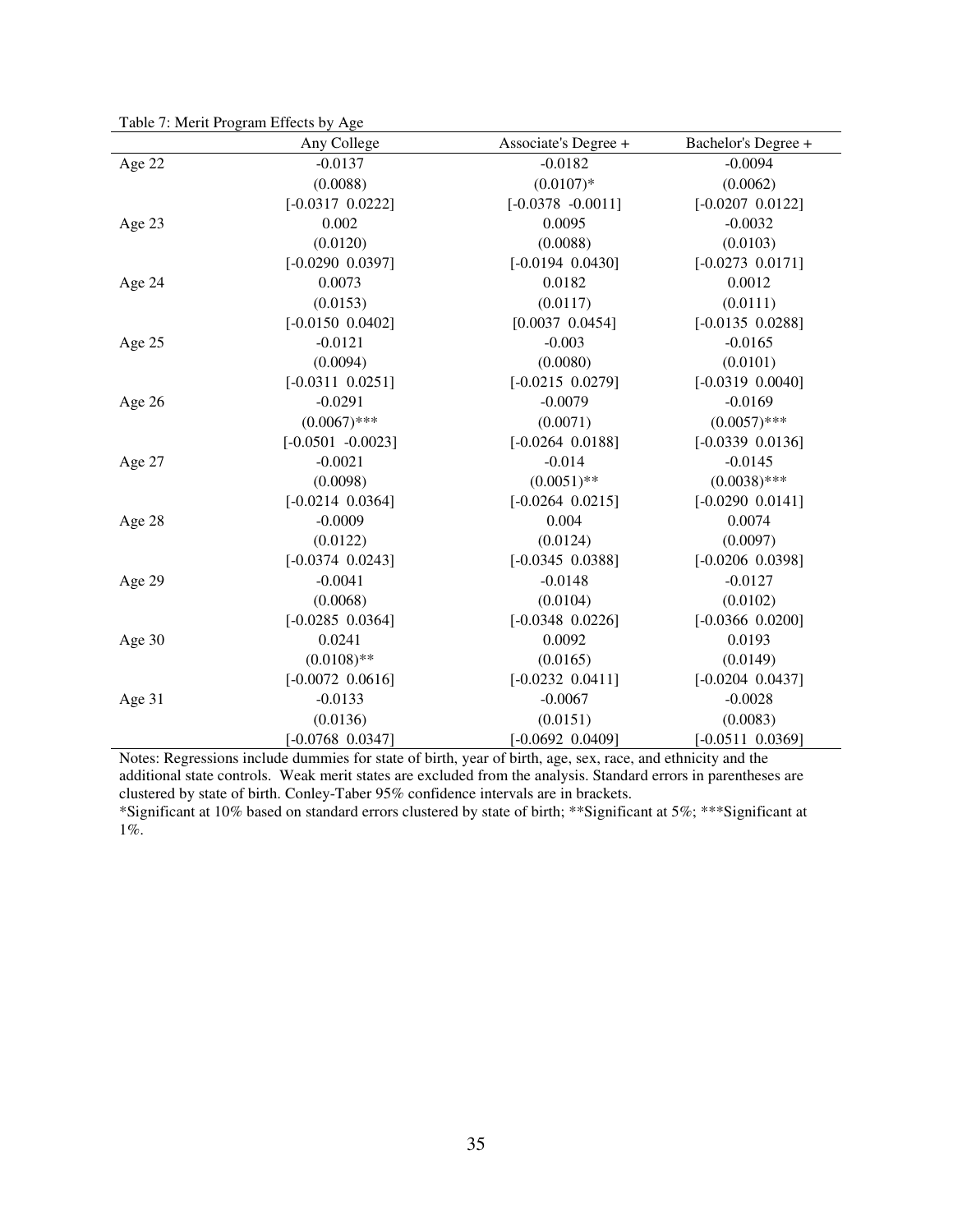Table 8: Merit Effects by State of Birth

|                | Any College                       | Associate's Degree +            | Bachelor's Degree +   |
|----------------|-----------------------------------|---------------------------------|-----------------------|
| Alaska         | $-0.0281$                         | $-0.0060$                       | 0.0095                |
|                | $[-0.0497 -0.0050]$               | $[-0.0228 0.0109]$              | $[-0.0079 0.0389]$    |
| Arkansas       | $-0.0162$                         | $-0.0098$                       | 0.0051                |
|                | $[-0.0852 0.0181]$                | $[-0.0406 \ 0.0201]$            | $[-0.0728 \ 0.0365]$  |
| California     | 0.0019                            | $-0.0088$                       | $-0.0143$             |
|                | $[-0.0314 \ 0.0305]$              | $[-0.0330 \ 0.0241]$            | $[-0.0416 0.0299]$    |
| Florida        | $-0.0105$                         | $-0.0074$                       | $-0.0109$             |
|                | $[-0.0282 0.0172]$                | $[-0.0196 0.0271]$              | $[-0.0341 0.0240]$    |
|                | 0.0089                            | 0.0030                          | 0.0135                |
| Georgia        |                                   |                                 | $[-0.0446\ 0.0400]$   |
|                | $[-0.0468 \ 0.0331]$<br>$-0.0057$ | $[-0.0224 0.0359]$<br>$-0.0434$ |                       |
| Idaho          |                                   |                                 | $-0.0325$             |
|                | $[-0.0355 \ 0.0234]$              | $[-0.0684 - 0.012]$             | $[-0.0578 \ 0.0112]$  |
| Illinois       | 0.0048                            | 0.0089                          | 0.0056                |
|                | $[-0.0185 0.0260]$                | $[-0.0055 \ 0.0281]$            | $[-0.0106 0.0368]$    |
| Kentucky       | 0.0147                            | 0.0047                          | $-0.0090$             |
|                | $[-0.0075 \ 0.0378]$              | $[-0.0092 \ 0.0245]$            | $[-0.0251 \ 0.0218]$  |
| Louisiana      | 0.0012                            | $-0.0012$                       | $-0.0021$             |
|                | $[-0.0296 0.0286]$                | $[-0.0181 \ 0.0234]$            | $[-0.0234 \ 0.0236]$  |
| Maryland       | 0.0022                            | 0.0256                          | 0.0215                |
|                | $[-0.0487 0.0423]$                | $[-0.0108 \ 0.0701]$            | $[-0.0096 0.0752]$    |
| Michigan       | $-0.0077$                         | 0.0059                          | 0.0042                |
|                | $[-0.0347 \ 0.0152]$              | $[-0.0244 \ 0.0260]$            | $[-0.0396 0.0389]$    |
| Mississippi    | $-0.0051$                         | 0.0031                          | $-0.0100$             |
|                | $[-0.0168 \ 0.0326]$              | $[-0.0204 \ 0.0559]$            | $[-0.0333 \ 0.0273]$  |
| Missouri       | $-0.0080$                         | $-0.0080$                       | $-0.0150$             |
|                | $[-0.0248 \ 0.0205]$              | $[-0.0204 \ 0.0263]$            | $[-0.0394 \ 0.0190]$  |
| Nevada         | $-0.0093$                         | 0.0064                          | $-0.0038$             |
|                | $[-0.0356 0.0136]$                | $[-0.0309 \ 0.0200]$            | $[-0.0534 \ 0.0242]$  |
| New Jersey     | 0.0004                            | 0.0074                          | 0.0007                |
|                | $[-0.0178 \ 0.0277]$              | $[-0.0069 \ 0.0399]$            | $[-0.0252 \ 0.0339]$  |
| New Mexico     | $-0.0146$                         | $-0.0126$                       | $-0.0076$             |
|                | $[-0.0178 \ 0.0277]$              | $[-0.0278 0.0187]$              | $[-0.0330 0.0253]$    |
| New York       | $-0.0087$                         | 0.0026                          | $-0.0020$             |
|                | $[-0.0251 0.0199]$                | $[-0.0113 \ 0.0367]$            | $[-0.0262 \ 0.0327]$  |
| North Dakota   | $-0.0095$                         | 0.0165                          | 0.0059                |
|                | $[-0.0255 \ 0.0119]$              | $[-0.0073 \ 0.0511]$            | $[-0.0203 \ 0.0474]$  |
| Oklahoma       | 0.0025                            | 0.0044                          | $-0.0041$             |
|                | $[-0.0115 \ 0.0386]$              | $[-0.0178 \ 0.0590]$            | $[-0.0273 \ 0.0330]$  |
| South Carolina | $-0.0053$                         | $-0.0106$                       | $-0.0109$             |
|                | $[-0.0341 \ 0.0239]$              | $[-0.0264 \ 0.0148]$            | $[-0.0309 \ 0.0146]$  |
| South Dakota   | $-0.0254$                         | 0.0494                          | 0.0213                |
|                | $[-0.1724 \ 0.0308]$              | $[-0.0242 \ 0.1399]$            | $[-0.0350 \ 0.1166]$  |
| Tennessee      | $-0.0002$                         | $-0.0042$                       | $-0.0015$             |
|                | $[-0.0855 \ 0.0428]$              | $[-0.0393 \ 0.0448]$            | $[-0.0409 \; 0.0756]$ |
| Utah           | $-0.0120$                         | $-0.0325$                       | $-0.0255$             |
|                | $[-0.0366 \ 0.0088]$              | $[-0.0485 -0.0148]$             | $[-0.0432 \ 0.0039]$  |
| Washington     | $-0.0228$                         | $-0.0244$                       | $-0.0202$             |
|                | $[-0.0450 - 0.0001]$              | $[-0.0387 -0.0050]$             | $[-0.0378 \ 0.0092]$  |
| West Virginia  | 0.0017                            | 0.0303                          | 0.0235                |
|                | $[-0.0462 \ 0.0461]$              | $[-0.0037 \ 0.0778]$            | $[-0.0076 0.0797]$    |

Notes: Regressions include dummies for state of birth, year of birth, age, sex, race, and ethnicity and the additional state controls. Conley-Taber 90% confidence intervals are in brackets.